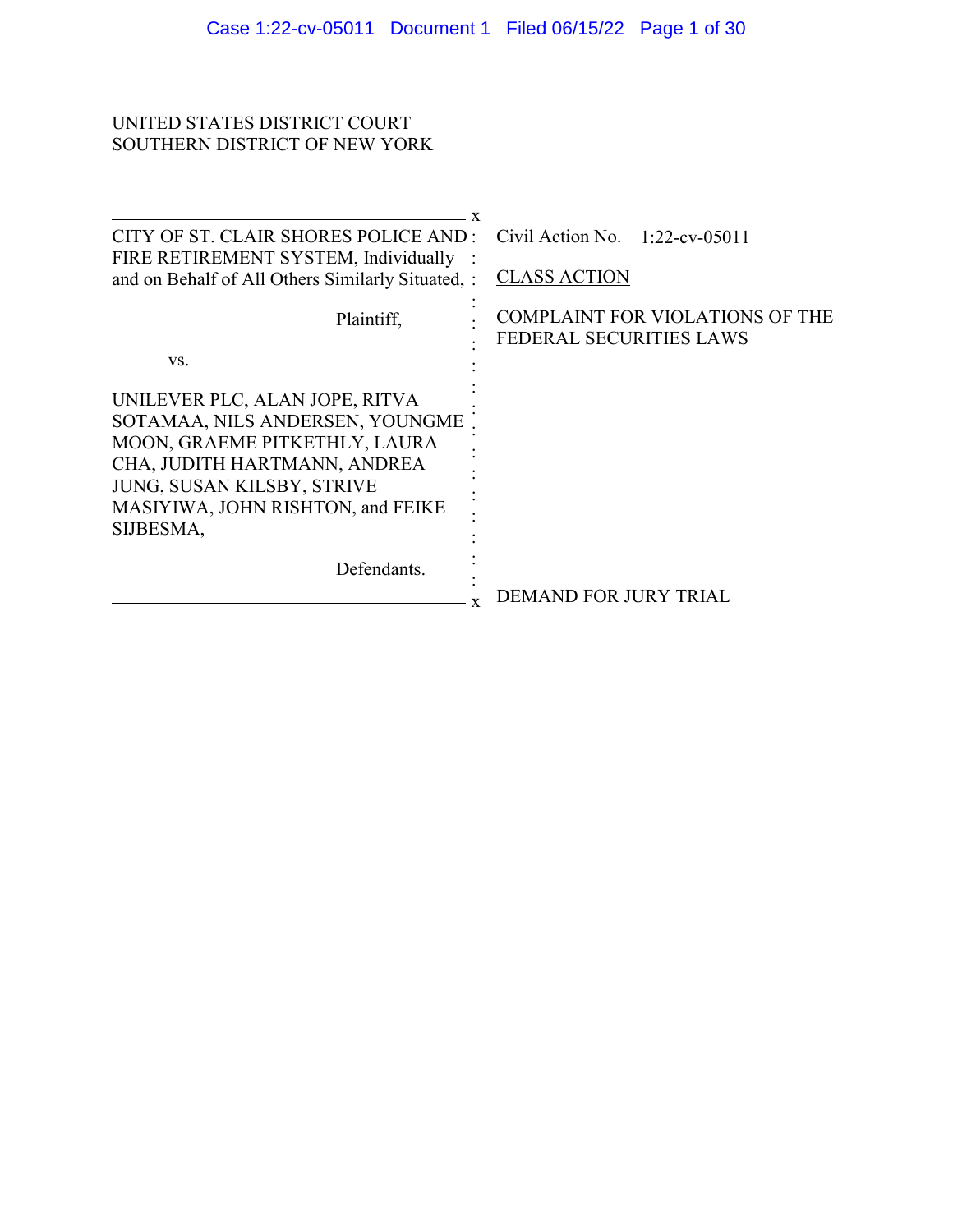### Case 1:22-cv-05011 Document 1 Filed 06/15/22 Page 2 of 30

Plaintiff City of St. Clair Shores Police and Fire Retirement System ("plaintiff"), individually and on behalf of all others similarly situated, alleges the following based upon personal knowledge as to itself and its own acts and upon information and belief as to all other matters based on the investigation undertaken by counsel, which included, among other things, a review of U.S. Securities and Exchange Commission ("SEC") filings by Unilever PLC ("Unilever" or the "Company"), Company press releases, conference call transcripts, and media reports about the Company. Plaintiff believes substantial additional evidentiary support will exist for the allegations set forth herein after a reasonable opportunity for discovery.<sup>1</sup>

## **NATURE OF THE ACTION**

1. This is a federal securities class action on behalf of all persons who purchased or otherwise acquired Unilever American Depositary Receipts ("ADRs") between September 2, 2020 and July 21, 2021, inclusive (the "Class Period"), against Unilever and certain of its officers and directors for violations of the Securities Exchange Act of 1934 (the "Exchange Act").

### **JURISDICTION AND VENUE**

2. Jurisdiction is conferred by §27 of the Exchange Act, 15 U.S.C. §78aa. The claims asserted herein arise under §§10(b) and 20(a) of the Exchange Act, 15 U.S.C. §§78j(b) and 78t(a), and SEC Rule 10b-5 promulgated thereunder, 17 C.F.R. §240.10b-5.

3. Venue is proper here pursuant to §27 of the Exchange Act and 28 U.S.C. §1391(b) because the Company conducts business in this District, and the events and omissions giving rise to the claims asserted herein occurred in substantial part in this District, including the dissemination of false and misleading statements in this District. The Company's ADRs, each representative of one share of Unilever common stock, are listed and trade under the ticker symbol "UL" on the New York

<sup>&</sup>lt;sup>1</sup> Emphasis has been added unless stated otherwise.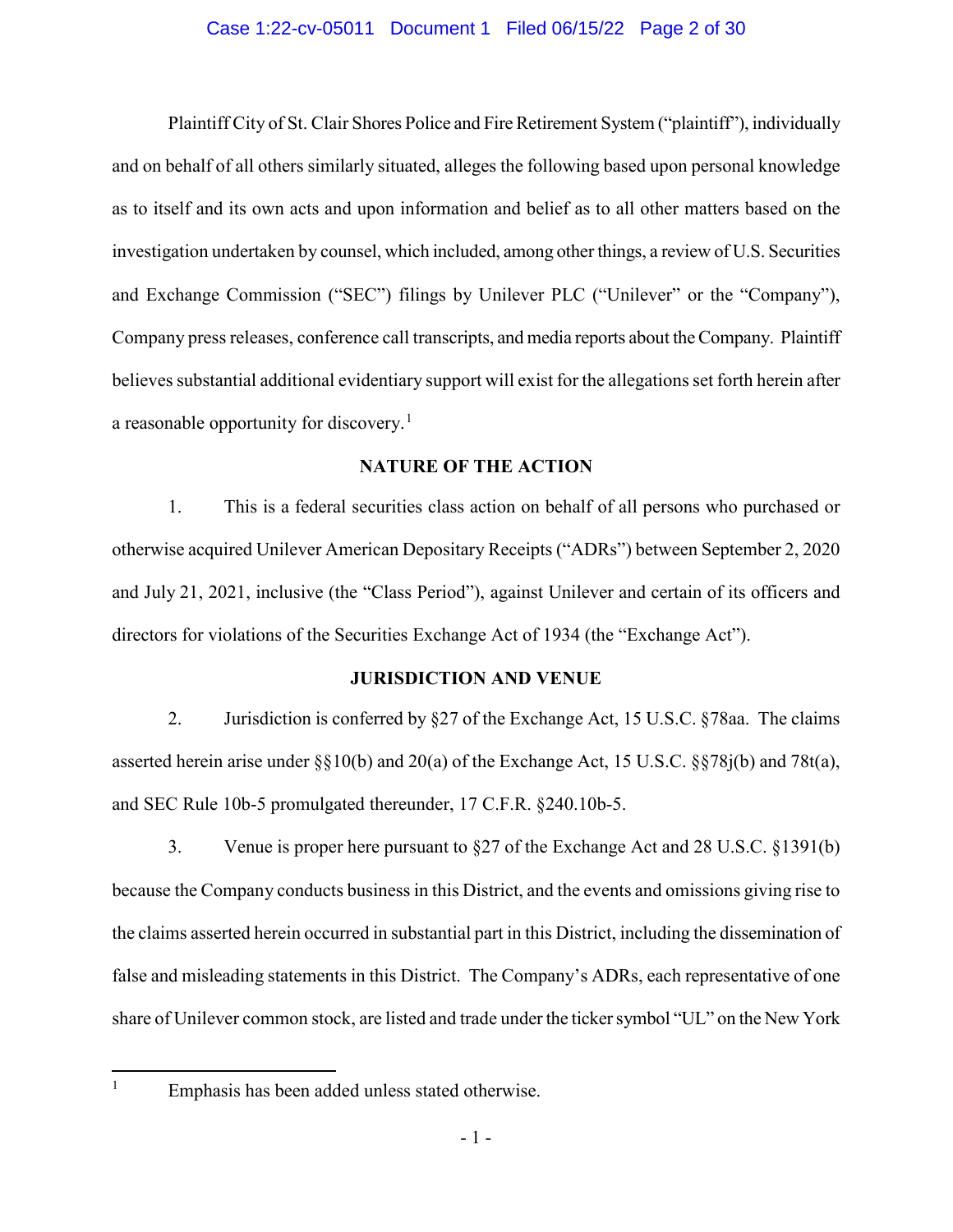### Case 1:22-cv-05011 Document 1 Filed 06/15/22 Page 3 of 30

Stock Exchange ("NYSE"), a national stock market based in this District. The depositary bank for Unilever's sponsored ADRs is Deutsche Bank Trust Company Americas ("Deutsche Bank"). Deutsche Bank is incorporated as a bank with limited liability in the State of New York and has its principal office, where it administers its depositary receipts business, in New York City. The ADRs and the deposit agreement, which governs the relationship among Unilever, Deutsche Bank, and the holders and beneficial owners of the ADRs, are governed by New York law.

4. In connection with the acts alleged herein, defendants, directly or indirectly, used the means and instrumentalities of interstate commerce, including, but not limited to, the mails, interstate telephone communications, and the facilities of the national securities markets.

### **PARTIES**

5. Plaintiff City of St. Clair Shores Police and Fire Retirement System, as set forth in the accompanying certification, which is incorporated by reference herein, purchased and acquired Unilever ADRs during the Class Period and was damaged thereby.

6. Defendant Unilever is one of the world's largest consumer goods companies. Unilever is incorporated in England and has its principal executive offices in London.

7. Defendant Alan Jope ("Jope") served as Chief Executive Officer ("CEO") and a Director of Unilever throughout the Class Period.

8. Defendant Ritva Sotamaa ("Sotamaa") served as Chief Legal Officer and Group Secretary throughout the Class Period.

9. Defendant Nils Andersen ("Andersen") served as Chairman and a Director of Unilever throughout the Class Period.

10. Defendant Youngme Moon ("Moon") served as a Director of Unilever throughout the Class Period.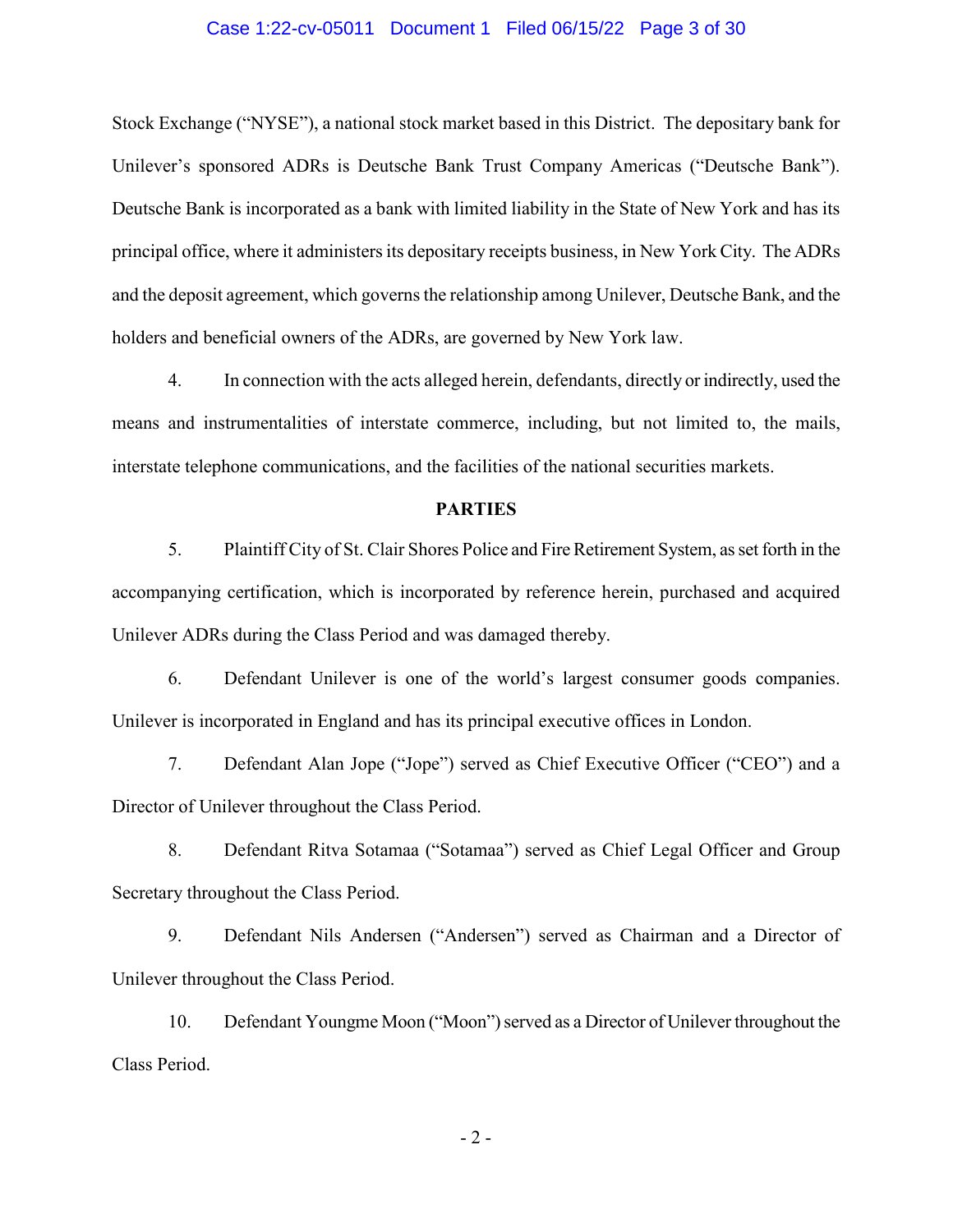### Case 1:22-cv-05011 Document 1 Filed 06/15/22 Page 4 of 30

11. Defendant Graeme Pitkethly ("Pitkethly") served as Chief Financial Officer ("CFO") and a Director of Unilever throughout the Class Period.

12. Defendant Laura Cha ("Cha") served as a Director of Unilever throughout the Class Period.

13. Defendant Judith Hartmann ("Hartmann") served as a Director of Unilever throughout the Class Period.

14. Defendant Andrea Jung ("Jung") served as a Director of Unilever throughout the Class Period.

15. Defendant Susan Kilsby ("Kilsby") served as a Director of Unilever throughout the Class Period.

16. Defendant Strive Masiyiwa ("Masiyiwa") served as a Director of Unilever throughout the Class Period.

17. Defendant John Rishton ("Rishton") served as a Director of Unilever throughout the Class Period.

18. Defendant Feike Sijbesma ("Sijbesma") served as a Director of Unilever throughout the Class Period.

19. Defendants Jope, Anderson, Moon, Pitkethly, Cha, Hartmann, Jung, Kilsby, Masiyiwa, Rishton, and Sijbesma are collectively referred to herein as the "Director Defendants." The Director Defendants and defendant Sotamaa are collectively referred to herein as the "Individual Defendants." Unilever and the Individual Defendants are collectively referred to herein as "defendants."

20. Each of the Individual Defendants was directly involved in the management and dayto-day operations of the Company at the highest levels and was privy to confidential proprietary

- 3 -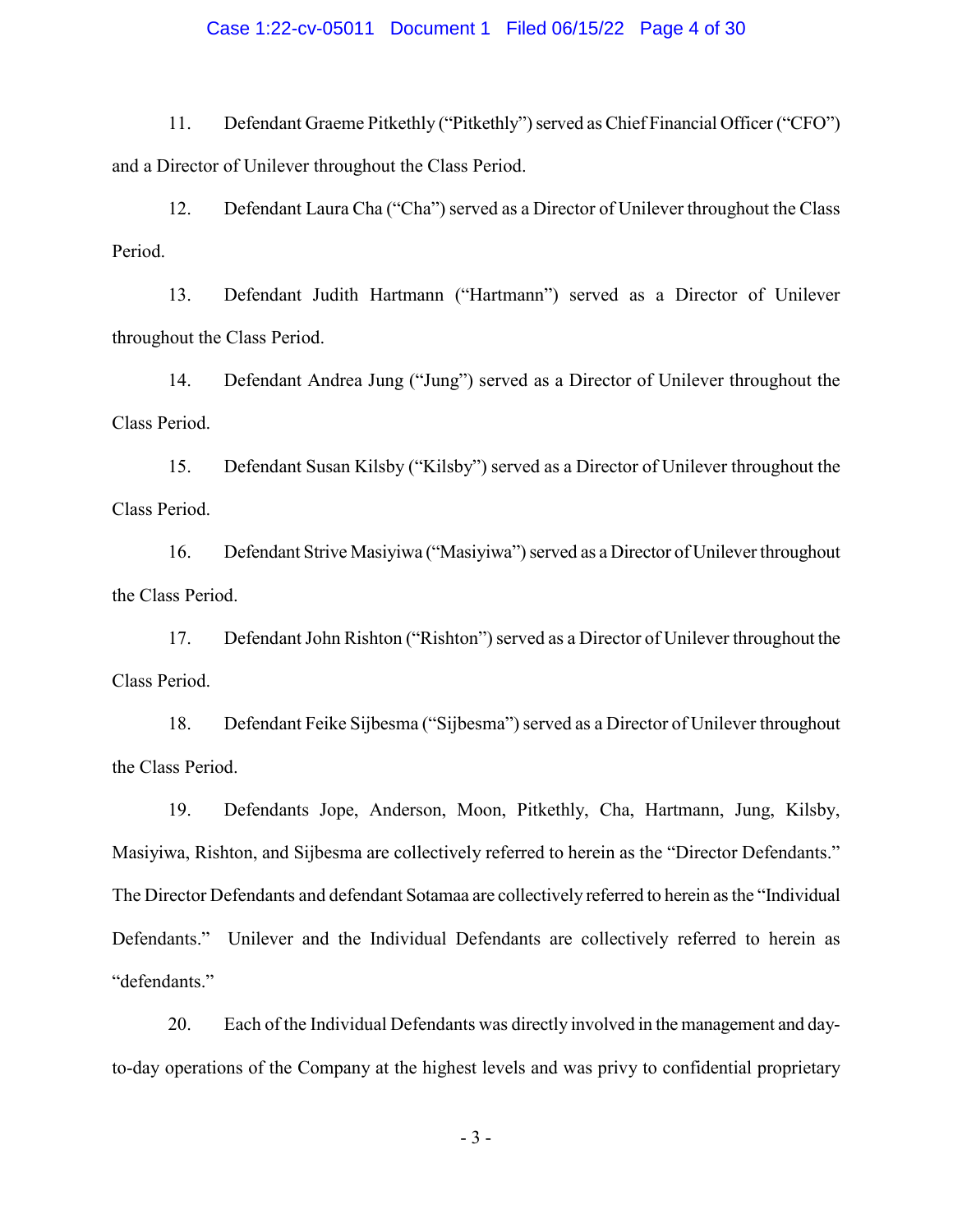### Case 1:22-cv-05011 Document 1 Filed 06/15/22 Page 5 of 30

information concerning the Company and its business, operations, services, competition, sales, and present and future business prospects. In addition, the Individual Defendants were involved in drafting, producing, reviewing, and disseminating the false and misleading statements and information alleged herein, were aware of, or recklessly disregarded, the false and misleading statements being issued regarding the Company, and approved or ratified these statements, in violation of the federal securities laws.

21. As officers and controlling persons of a publicly held company whose securities are registered with the SEC pursuant to the Exchange Act and traded on the NYSE, which is governed by the provisions of the federal securities laws, the Individual Defendants each had a duty to promptly disseminate accurate, truthful, and complete information with respect to the Company's operations, business, services, markets, competition, and present and future business prospects. In addition, the Individual Defendants each had a duty to correct any previously issued statements that were materially misleading or untrue, so that the market price of the Company's publicly traded shares would be based upon truthful, accurate, and complete information. Defendants' false and misleading misrepresentations and omissions during the Class Period violated these specific requirements and obligations.

22. The Individual Defendants, because of their positions of control and authority as officers and directors of the Company, were able to, and did, control the contents of various SEC filings, press releases, and other public statements pertaining to the Company during the Class Period. Each Individual Defendant was provided with copies of the documents alleged herein to be false and misleading before or shortly after their issuance, and had the ability and opportunity to prevent their issuance or cause them to be corrected. Accordingly, each Individual Defendant is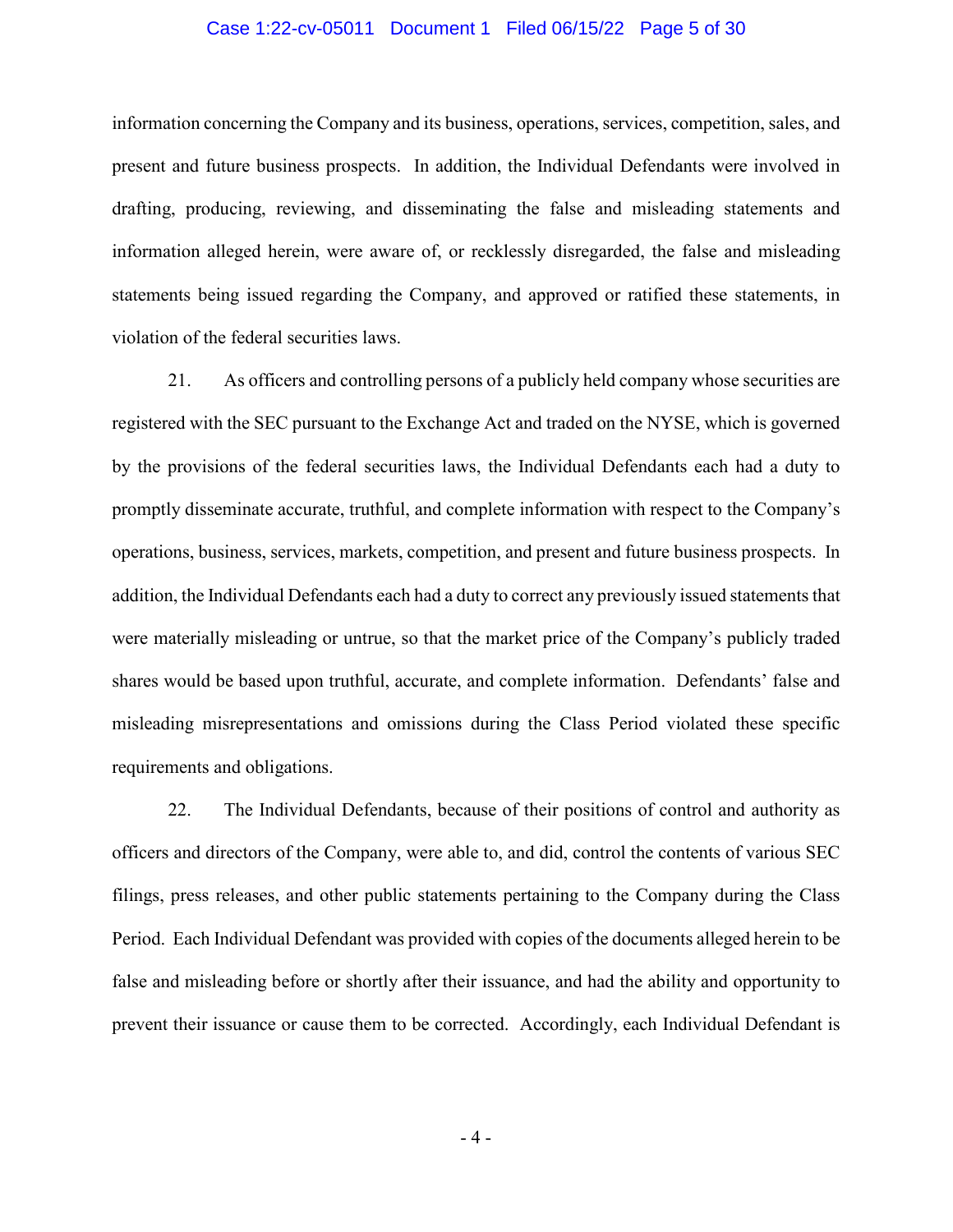### Case 1:22-cv-05011 Document 1 Filed 06/15/22 Page 6 of 30

responsible for the accuracy of the public statements detailed herein and is, therefore, primarily liable for the representations contained therein.

### **BACKGROUND**

#### **The Company**

23. Unilever was founded in 1929 when a Dutch margarine company, Margarine Unie, merged with a British soap company, Lever Brothers. Today, Unilever is a British multinational consumer goods company with product divisions for foods and refreshments, home care, and beauty and personal care. The Company sells more than 400 products in over 190 countries, including wellknown brands such as Hellmann's mayonnaise, Vaseline, Dove soap, Lipton's teas, and Ben & Jerry's ice cream.

### **Unilever's Acquisition of Ben & Jerry's**

24. Ben & Jerry's ice cream, known for whimsical flavors such as Cherry Garcia and Chunky Monkey, is one of Unilever's marquee brands. Ben & Jerry's was founded in 1978 by Ben Cohen and Jerry Greenfield with a \$5 correspondence course in ice cream making and a \$12,000 investment they used to open their first ice cream scoop shop in a dilapidated former gas station in Burlington, Vermont.

25. Ben & Jerry's was founded on and dedicated to a three-part mission: (1) "Product Mission" – to make fantastic ice cream; (2) "Economic Mission" – to manage the company for sustainable financial growth; and (3) "Social Mission" – to use the company in innovative ways to make the world a better place.

26. From its humble beginnings, Ben & Jerry's experienced tremendous growth; and in 2000 Ben & Jerry's namesakes sold their company to Unilever for \$326 million. In an attempt to preserve the company's "Social Mission," Unilever's acquisition had some unusual features. Ben & Jerry's was allowed to operate separately from Unilever's existing U.S. ice cream business. Ben &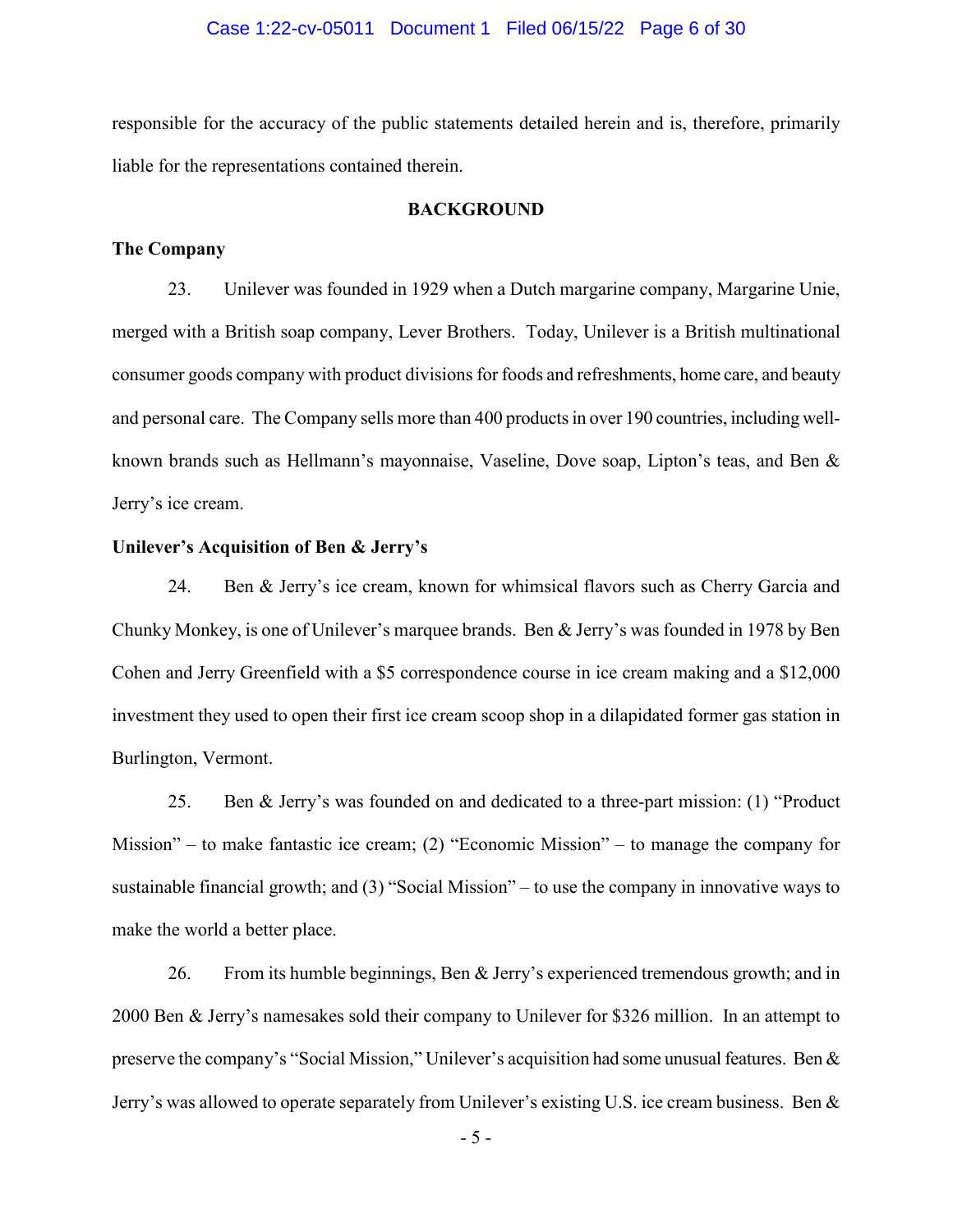#### Case 1:22-cv-05011 Document 1 Filed 06/15/22 Page 7 of 30

Jerry's was even granted an independent board of directors which was given primary responsibility for preserving and enhancing the objectives of the company's Social Mission (the "B&J Board"). Additionally, Unilever committed \$1.1 million a year to charitable causes, made a \$5 million onetime grant to the Ben & Jerry's Foundation, and promised to continue Ben & Jerry's practice of devoting 7.5% of Ben & Jerry's pretax profits to a charitable foundation.

## **In July 2020, Ben & Jerry's Independent Board Passes a Resolution to Boycott Israel**

27. More than 20 years after the acquisition, Ben & Jerry's remains a wholly owned subsidiary of Unilever with an independent board addressing the company's Social Mission. Since the acquisition, the B&J Board continued its Social Mission by engaging in promotions and advocacy across a host of issues concerning the environment, voter turnout, fair trade, and genetically modified organisms. Today, the B&J Board consists primarily of social activists who joined long after Unilever's acquisition. Its chair is Anuradha Mittal ("Mittal"), the founder and executive director of the Oakland Institute, a self-described "independent policy think tank."

28. Most recently, and as relevant to this action, the B&J Board passed a resolution in July 2020 to end sales of Ben & Jerry's products in areas that the B&J Board considers to be Palestinian territories illegally occupied by Israel.

29. According to Mittal, Ben & Jerry's CEO Matthew McCarthy ("McCarthy") chose not to "operationalize" the resolution immediately, thus temporarily thwarting the B&J Board's decision. Notably, in 2018 Unilever appointed McCarthy as Ben & Jerry's CEO and as Unilever's representative on the B&J Board.

30. Approximately a year later, on July 19, 2021, Ben & Jerry's finally announced on its website and through its Twitter account that, upon the expiration of the current licensing agreement

- 6 -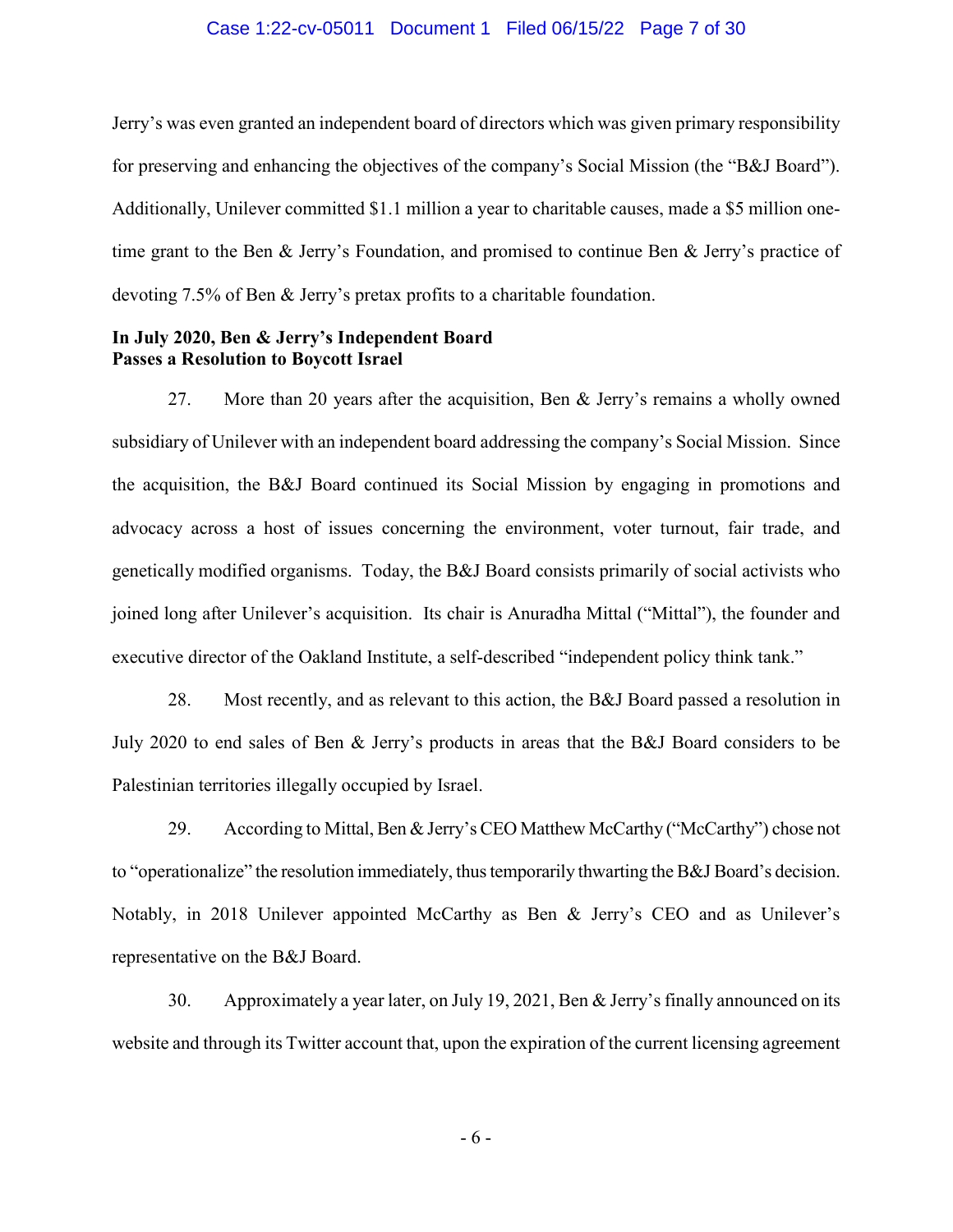by which Ben & Jerry's products have been distributed in Israel for decades, Ben & Jerry's would

end sales of its ice cream in "Occupied Palestinian Territory" but would continue to sell in Israel:

*We believe it is inconsistent with our values for Ben & Jerry's ice cream to be sold in the Occupied Palestinian Territory (OPT)*. We also hear and recognize the concerns shared with us by our fans and trusted partners.

We have a longstanding partnership with our licensee, who manufactures Ben & Jerry's ice cream in Israel and distributes it in the region. We have been working to change this, and so we have informed our licensee that we will not renew the license agreement when it expires at the end of next year.

Although Ben & Jerry's will no longer be sold in the OPT, *we will stay in Israel through a different arrangement*. We will share an update on this as soon as we're ready.

31. Unilever followed up with its own similar statement, echoing in relevant part that Ben

& Jerry's would continue to sell its products in Israel:

We remain fully committed to our presence in Israel, where we have invested in our people, brands and business for several decades. Ben & Jerry's was acquired by Unilever in 2000. As part of the acquisition agreement, we have always recognized the right of the brand and its independent Board to take decisions about its social mission. *We also welcome the fact that Ben & Jerry's will stay in Israel*.

32. In a separate statement reported by *NBC News*, however, the B&J Board disputed that

Ben & Jerry's would remain in Israel and that Unilever had any authority to make such a promise:

*The statement released by Ben & Jerry's regarding its operation in Israel and the Occupied Palestinian Territory (the OPT) does not reflect the position of the independent board, nor was it approved by the independent board*. By taking a position and publishing a statement without the approval of the independent board on an issue directly related to Ben & Jerry's social mission and brand integrity, Unilever and its CEO at Ben & Jerry's are in violation of the spirit and the letter of the acquisition agreement.

33. According to Mittal, the B&J Board had been pushing to withdraw for years.

Furthermore, the board wanted to release a different statement, reviewed by NBC News, that made

no reference to continued sales in Israel – a decision that Mittal said would require board approval.

Referring to the Unilever announcement, Mittal said, "I am saddened by the *deceit* of it."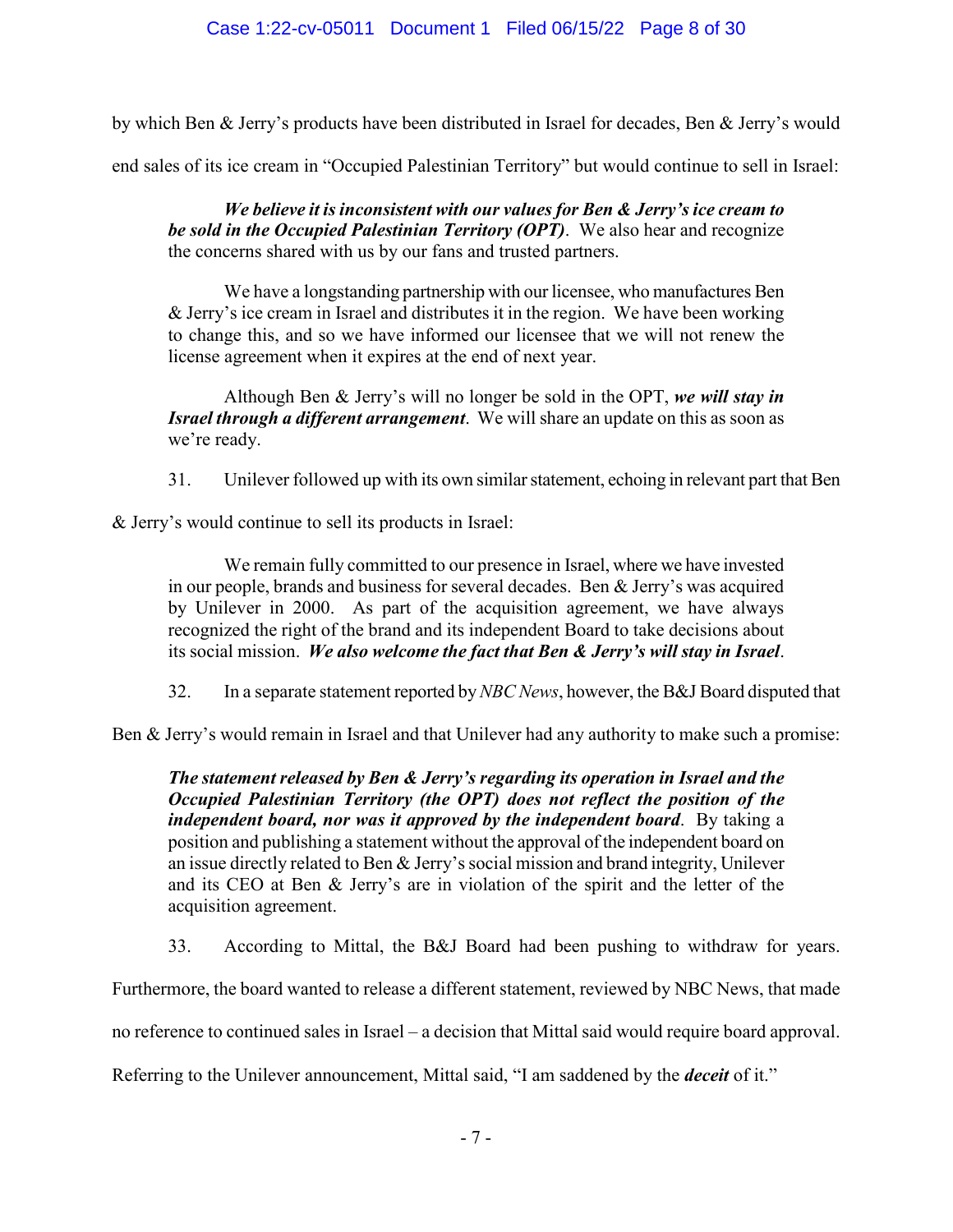### **The Boycott, Divestment, and Sanctions Movement and Anti-BDS Legislation**

34. The decision by the B&J Board appears to arise out of the boycott, divestment, and sanctions ("BDS") movement. The BDS movement is a pro-Palestinian movement promoting boycotts, divestments, and economic sanctions against Israel. The BDS movement's objective is to coerce Israel into making concessions to the Palestinians by using boycotts and the like to exert economic and political pressure. The BDS movement is controversial. For example, the U.S. House of Representatives passed a resolution condemning the BDS movement on July 24, 2019 by a vote of 398-17.

35. Additionally, and of particular significance here, 35 U.S. states have adopted laws, executive orders, or resolutions aimed at discouraging boycotts, divestment, and sanctions of Israel ("Anti-BDS Legislation"). The consequences for a company violating Anti-BDS Legislation range from the company being barred from contracting with the state to having the state divest its investments in the boycotting company, thereby driving down the price of the company's stock and, in the case of the company's bonds, driving up the company's borrowing costs.

36. Unilever thus had ample reason to conceal the B&J Board resolution and thereafter to mischaracterize it once Unilever's hand-selected CEO finally "operationalized" it. Indeed, it is difficult to understand how Ben & Jerry's would remain in Israel "through a different arrangement." First, Israeli law prohibits businesses from discriminating against Israeli citizens based on where they live. Second, Unilever and Ben & Jerry's were required to sell Ben & Jerry's products in Israel and all its areas pursuant to the terms under which the Israeli Competition Authority approved Unilever's merger with Ben & Jerry's.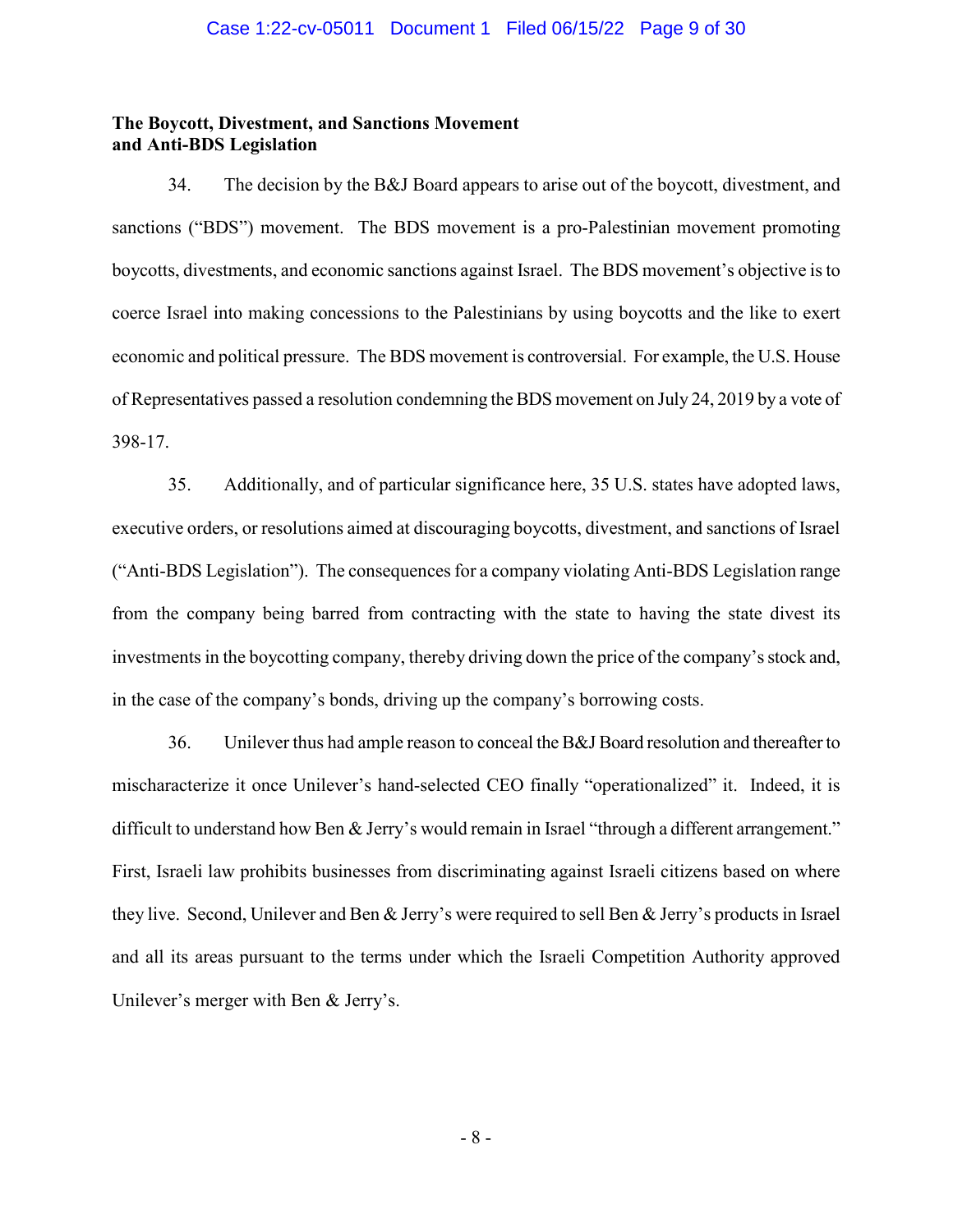## **DEFENDANTS' MATERIALLY FALSE AND MISLEADING STATEMENTS DURING THE CLASS PERIOD**

37. The Class Period begins on September 2, 2020 when Unilever filed with the SEC a Form 6-K (the "September 2, 2020 Form 6-K") signed by defendant Sotamaa. The September 2, 2020 Form 6-K announced the Company's "2020 First Half Year Results." Included within the filing was a brief description of the Company's "Principal Risk Factors." This description in turn cited to the Company's 2019 Annual Report and Accounts on Form 20-F ("2019 Form 20-F") and its more-detailed assessment of the principal risk issues that Unilever faced, as broken down under the following headings: brand preference; portfolio management; climate change; plastic packaging; *customer*; talent; supply chain; safe and high quality products; systems and information; business transformation; economic and political instability; treasury and tax; *ethical; and legal and regulatory*. In the September 2, 2020 Form 6-K, the Company made no changes to the 2019 Form 20-F's risk disclosures other than to discuss how COVID-19 impacted the previously disclosed risk factors.

38. In the 2019 Form 20-F, which was filed with the SEC on March 9, 2020 and signed by defendant Sotamaa, Unilever described its "Customer" risks in relevant part as follows:

## *Successful customer relationships are vital to our business and continued growth*.

*Maintaining strong relationships with our existing customers* and building relationships with new customers who have built new technology-enabled business models to serve changing shopper habits *are necessary to ensure our brands are well presented to our consumers and available for purchase at all times*.

... Failure to maintain strong relationships with customers could negatively impact our terms of business with affected customers and reduce the availability of our products to consumers.

## *Risk change since last year: Increase*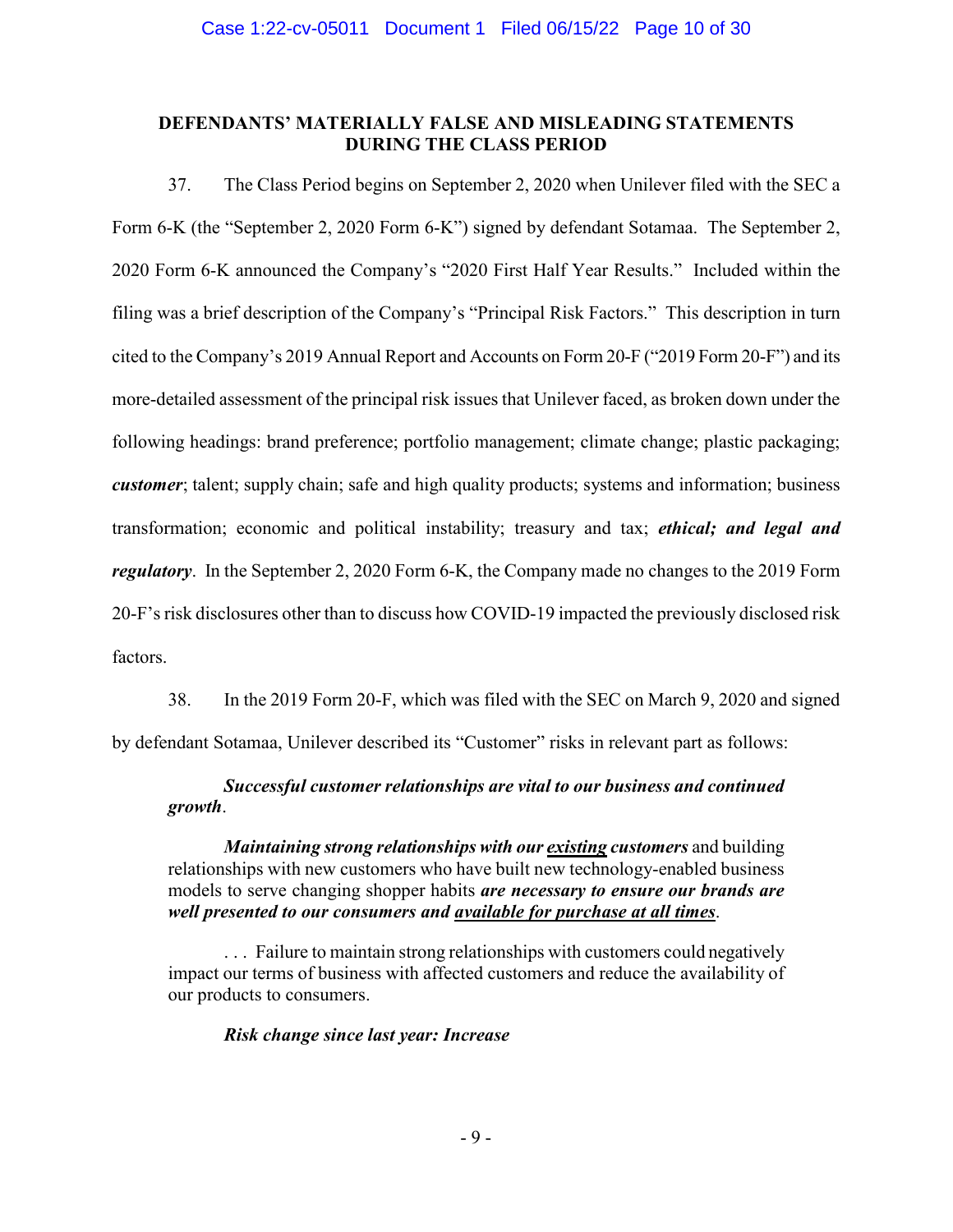39. In the 2019 Form 20-F, Unilever described its "Ethical" risks in relevant part as follows:

*Unilever's brands and reputation are valuable assets and the way in which we operate, contribute to society and engage with the world around us is always under scrutiny both internally and externally*.

*Acting in an ethical manner, consistent with the expectations of customers, consumers and other stakeholders, is essential for the protection of the reputation of Unilever and its brands*.

A key element of our ethical approach to business is to reduce inequality and promote fairness. Our activities touch the lives of millions of people and it is our responsibility to protect their rights and help them live well. The safety of our employees and the people and communities we work with is critical. *Failure to meet these high standards could result in damage to Unilever's corporate reputation and business results*.

## *Risk change since last year: No change*

40. In the 2019 Form 20-F, Unilever described its "Legal" risks in relevant part as

follows:

## *Compliance with laws and regulations is an essential part of Unilever's business operations.*

*Unilever is subject to national and regional laws and regulations* in such diverse areas as product safety, product claims, trademarks, copyright, patents, competition, employee health and safety, data privacy, the environment, corporate governance, listing and disclosure, employment and taxes.

*Failure to comply with laws and regulations could expose Unilever to civil and/or criminal actions leading to damages, fines and criminal sanctions against us and/or our employees with possible consequences for our corporate reputation*. Changes to laws and regulations could have a material impact on the cost of doing business.

## *Risk change since last year: No change*

41. The September 2, 2020 Form 6-K was materially false and misleading when made

because Unilever's discussion of its Principal Risk Factors and its Customer, Ethical, and Legal risks

(via Unilever's citation to its 2019 Form 20-F) omitted discussing: (a) that, in July 2020, the B&J

Board passed a resolution to end sales of its ice cream in "Occupied Palestinian Territory"; and (b)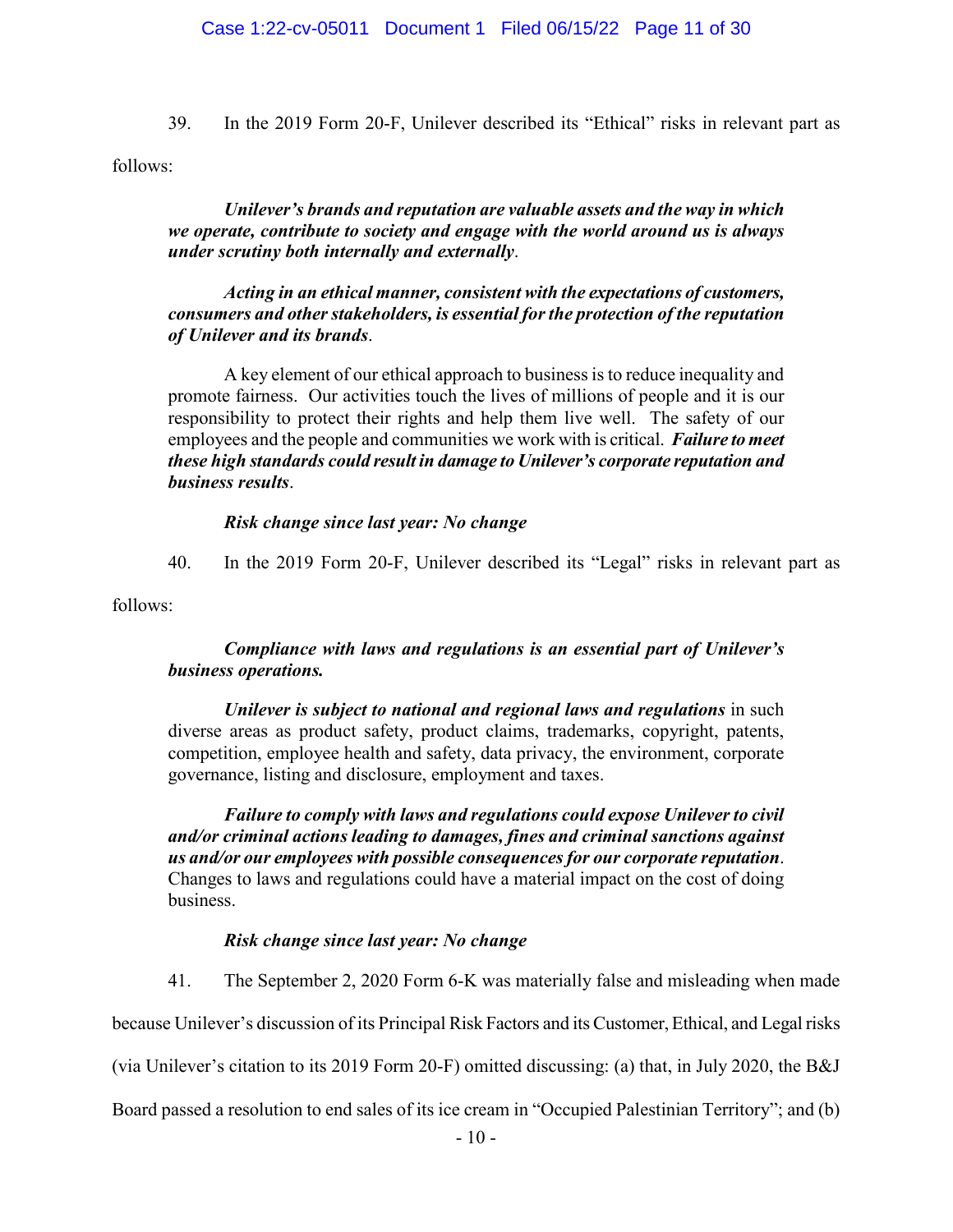### Case 1:22-cv-05011 Document 1 Filed 06/15/22 Page 12 of 30

the risks attendant to the B&J Board's decision. Specifically, the Company's description of its Customer risks in ¶38 was materially false and misleading because Unilever acknowledged the importance of maintaining successful customer relationships with existing customers but omitted discussing that the B&J Board had already decided to end sales to existing Israeli customers, which risked reduced sales and a customer backlash. Additionally, the Company's description of its Ethical risks in ¶39 was materially false and misleading because Unilever acknowledged that its brands and reputation are valuable assets that could be impacted by unethical conduct but omitted discussing Ben & Jerry's boycott decision, which risked damage to Unilever's brands, reputation, and business results. Lastly, the Company's description of its Legal risks in ¶40 was materially false and misleading because Unilever acknowledged that complying with all applicable laws and regulations was important but omitted discussing Ben & Jerry's boycott decision, which risked adverse governmental actions for violations of Anti-BDS Legislation.

42. On October 22, 2020, Unilever filed a Form 6-K, which included as an exhibit a Notice to London Stock Exchange dated that day titled "Unilever Trading Statement Third Quarter 2020" (the "October 22, 2020 Form 6-K"). The October 22, 2020 Form 6-K was signed by defendant Sotamaa and included quotes from defendant Jope.

43. The "Cautionary Statement" section of the October 22, 2020 Form 6-K stated in relevant part as follows:

*Among other risks and uncertainties, the material or principal factors which could cause actual results to differ materially are: Unilever's global brands not meeting consumer preferences*; Unilever's ability to innovate and remain competitive; Unilever's investment choices in its portfolio management; the effect of climate change on Unilever's business; Unilever's ability to find sustainable solutions to its plastic packaging; significant changes or deterioration in customer relationships; the recruitment and retention of talented employees; disruptions in our supply chain and distribution; increases or volatility in the cost of raw materials and commodities; the production of safe and high quality products; secure and reliable IT infrastructure; execution of acquisitions, divestitures and business transformation projects;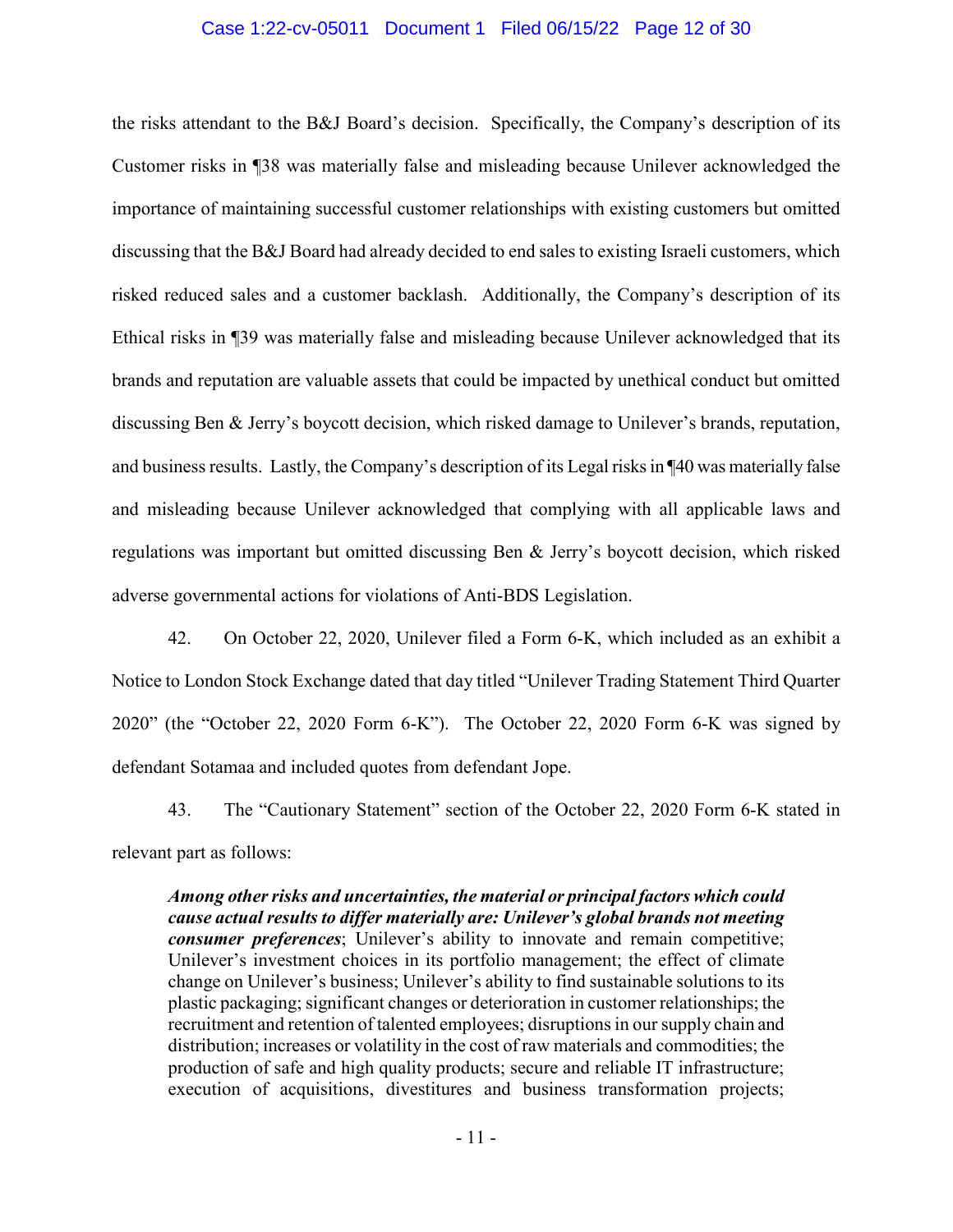economic, social and political risks and natural disasters; financial risks; failure to meet high and ethical standards; and managing regulatory, tax and legal matters. A number of these risks have increased as a result of the current Covid-19 pandemic. . . . . *Further details of potential risks and uncertainties affecting the Group are described in the Group's filings with* the London Stock Exchange, Euronext Amsterdam and *the US Securities and Exchange Commission, including in the Annual Report on Form 20-F 2019* and the Unilever Annual Report and Accounts 2019.

44. Thus, Unilever's October 22, 2020 Form 6-K cited the same risk disclosures contained in Unilever's 2019 Form 20-F as those listed in ¶¶38-40, which were materially false and misleading for the reasons stated in ¶41.

45. On February 4, 2021, Unilever filed a Form 6-K, which included as an exhibit a

Notice to London Stock Exchange dated that day announcing Unilever's "2020 Full Year Results"

(the "February 4, 2021 Form 6-K"). The February 4, 2021 Form 6-K was signed by defendant

Sotamaa and included quotes from defendant Jope.

46. The "Cautionary Statement" section of the February 4, 2021 Form 6-K stated in

relevant part as follows:

*Among other risks and uncertainties, the material or principal factors which could cause actual results to differ materially are: Unilever's global brands not meeting consumer preferences*; Unilever's ability to innovate and remain competitive; Unilever's investment choices in its portfolio management; the effect of climate change on Unilever's business; Unilever's ability to find sustainable solutions to its plastic packaging; significant changes or deterioration in customer relationships; the recruitment and retention of talented employees; disruptions in our supply chain and distribution; increases or volatility in the cost of raw materials and commodities; the production of safe and high quality products; secure and reliable IT infrastructure; execution of acquisitions, divestitures and business transformation projects; economic, social and political risks and natural disasters; financial risks; failure to meet high and ethical standards; and managing regulatory, tax and legal matters. A number of these risks have increased as a result of the current Covid-19 pandemic. . . . *Further details of potential risks and uncertainties affecting the Group are described in the Group's filings* with the London Stock Exchange, Euronext Amsterdam and *the US Securities and Exchange Commission, including in the Annual Report on Form 20-F 2019* and the Unilever Annual Report and Accounts 2019.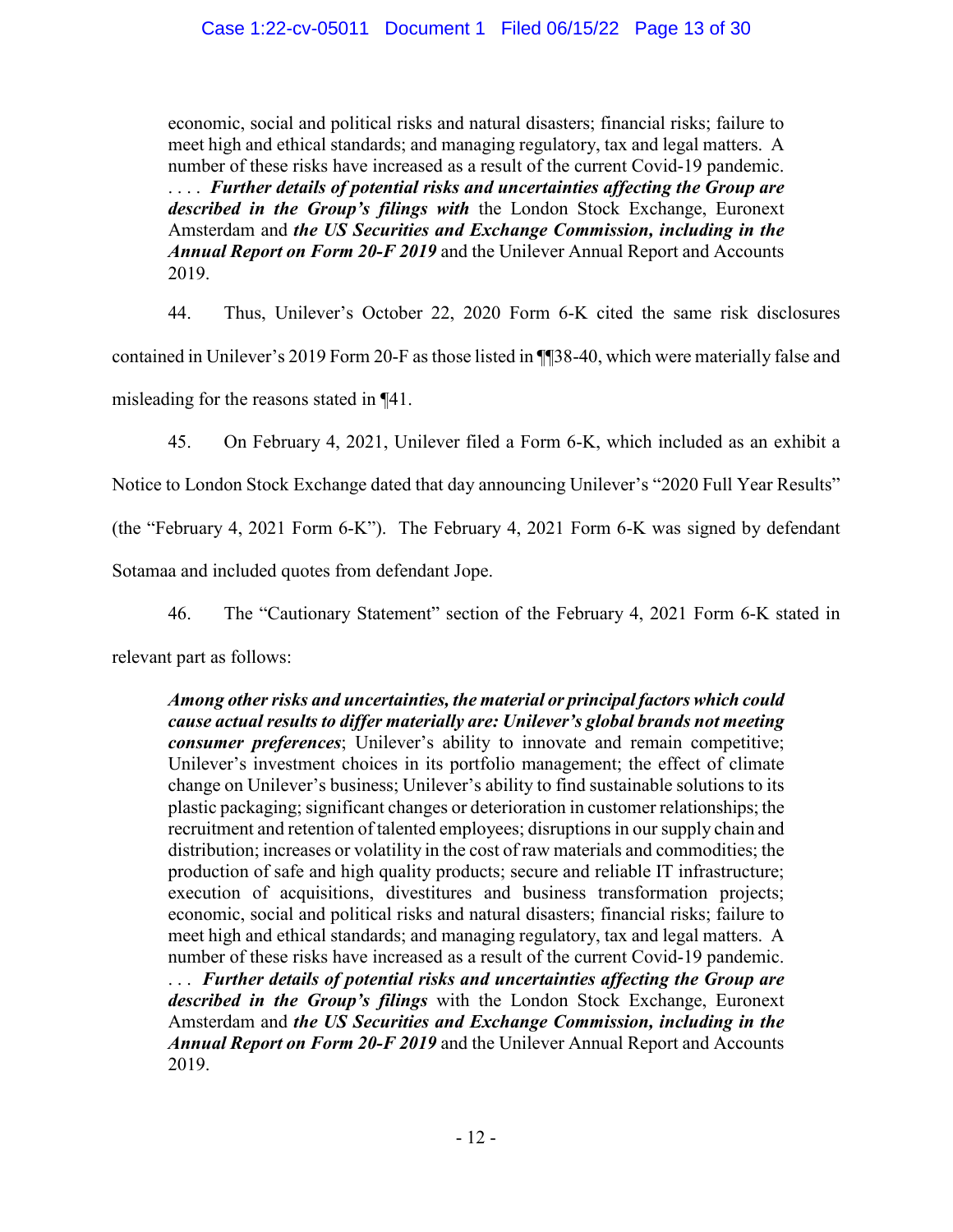## Case 1:22-cv-05011 Document 1 Filed 06/15/22 Page 14 of 30

47. Thus, Unilever's February 4, 2021 Form 6-K cited the same risk disclosures contained in Unilever's 2019 Form 20-F as those listed in ¶¶38-40, which were materially false and misleading for the reasons stated in ¶41.

48. On March 10, 2021, Unilever filed a Form 20-F Annual Report ("2020 Form 20-F"), signed by defendant Sotamaa. As relevant here, included within Unilever's 2020 Form 20-F was Unilever's "Strategic Report," located on pages 1 through 60, which had been approved by the Director Defendants.

49. The Strategic Report section of the 2020 Form 20-F contained a discussion of the Company's "Principal risk factors." The discussion provided in relevant part as follows:

*Our business is subject to risks and uncertainties. On the following pages we have identified the risks that we regard as the most relevant to our business. These are the risks that we see as most material to Unilever's business and performance at this time*. There may be other risks that could emerge in the *future*. Our principal risks include risks that could impact our business in the short-term (i.e. the next two years), medium term (i.e. the next three to ten years) or over the long term (i.e. beyond ten years).

## *Our principal risks have not changed this year*.

50. The Strategic Report section of the 2020 Form 20-F described Unilever's "Customer"

risks in relevant part as follows:

## *Successful customer relationships are vital to our business and continued growth*.

*Maintaining strong relationships with our existing customers* and building relationships with new customers who have built new technology-enabled business models to serve changing shopper habits *are necessary to ensure our brands are well presented to our consumers and available for purchase at all times*.

The strength of our customer relationships also affects our ability to obtain pricing and competitive trade terms. *Failure to maintain strong relationships with customers could negatively impact our terms of business with affected customers and reduce the availability of our products to consumers*.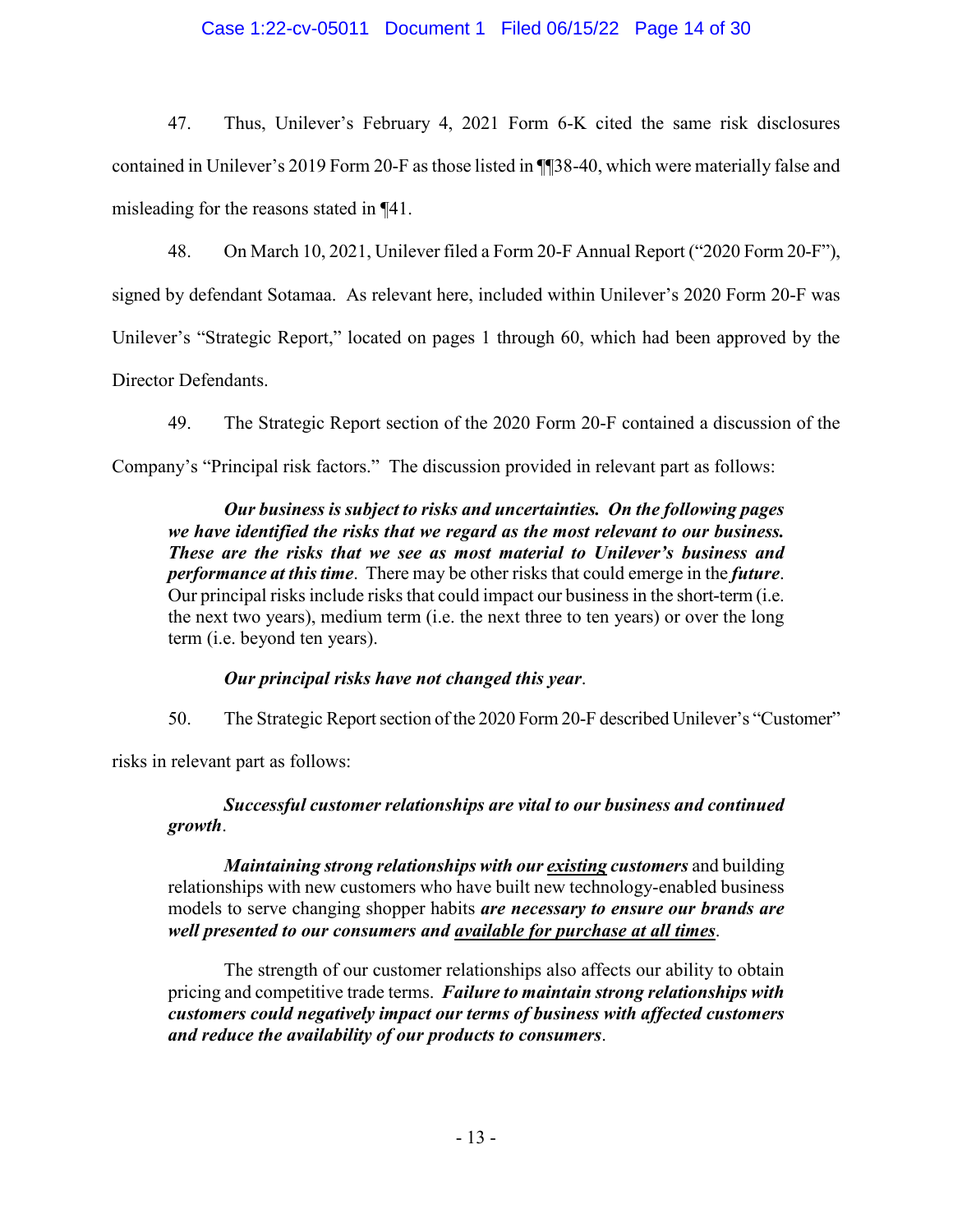51. The Strategic Report section of the 2020 Form 20-F described Unilever's "Ethical"

risks in relevant part as follows:

*Unilever's brands and reputation are valuable assets and the way in which we operate, contribute to society and engage with the world around us is always under scrutiny both internally and externally. Acting in an ethical manner, consistent with the expectations of customers, consumers and other stakeholders, is essential for the protection of the reputation of Unilever and its brands*.

A key element of our ethical approach to business is to reduce inequality and promote fairness. Our activities touch the lives of millions of people and it is our responsibility to protect their rights and help them live well. The safety of our employees and the people and communities we work with is critical. *Failure to meet these high standards could result in damage to Unilever's corporate reputation and business results*.

52. The Strategic Report section of the 2020 Annual Report described Unilever's "Legal"

risks in relevant part as follows:

## *Compliance with laws and regulations is an essential part of Unilever's business operations*.

*Unilever is subject to national and regional laws and regulations* in such diverse areas as product safety, product claims, trademarks, copyright, patents, *competition*, employee health and safety, data privacy, the environment, corporate governance, listing and disclosure, employment and taxes.

*Failure to comply with laws and regulations could expose Unilever to civil and/or criminal actions leading to damages, fines and criminal sanctions against us and/or our employees with possible consequences for our corporate reputation*. Changes to laws and regulations could have a material impact on the cost of doing business.

53. The Strategic Report section of the 2020 Form 20-F was materially false and

misleading when made because Unilever's discussion of its Principal Risk Factors and its Customer,

Ethical, and Legal risks omitted discussing: (a) that, in July 2020, the B&J Board passed a resolution

to end sales of its ice cream in "Occupied Palestinian Territory"; and (b) the risks attendant to the

B&J Board's decision. Specifically, the Company's description of its Customer risks in ¶50 was

materially false and misleading because Unilever acknowledged the importance of maintaining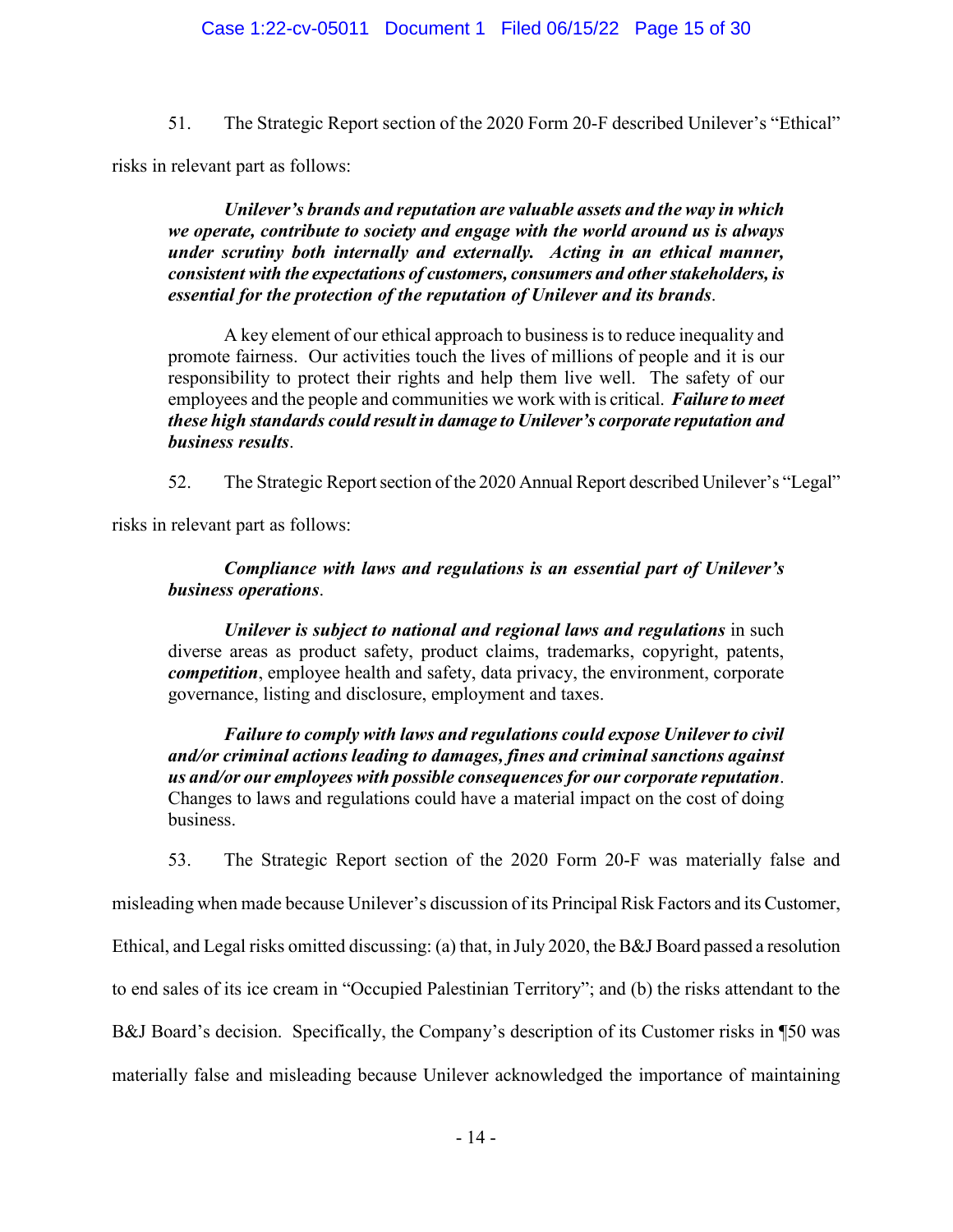### Case 1:22-cv-05011 Document 1 Filed 06/15/22 Page 16 of 30

successful customer relationships with existing customers but omitted discussing that the B&J Board had already decided to end sales to existing Israeli customers, which risked reduced sales and a customer backlash. Additionally, the Company's description of its Ethical risks in ¶51 was materially false and misleading because Unilever acknowledged that its brands and reputation are valuable assets that could be impacted by unethical conduct but omitted discussing Ben & Jerry's boycott decision, which risked damage to Unilever's brands, reputation, and business results. Lastly, the Company's description of its Legal risks in ¶52 was materially false and misleading because Unilever acknowledged that complying with all applicable laws and regulations was important but omitted discussing Ben & Jerry's boycott decision, which risked adverse governmental actions for violations of Anti-BDS Legislation.

54. Also on March 10, 2021, Unilever filed a Form 6-K, which included as an exhibit a Notice to London Stock Exchange dated that day concerning Unilever's "2020 Annual Financial Report Announcement" (the "March 10, 2021 Form 6-K"). The March 10, 2021 Form 6-K was signed by defendant Sotamaa.

55. The March 10, 2021 Form 6-K included a discussion of the Company's "Principal Risk Factors," which provided in relevant part as follows:

## *These are the risks that we see as most material to Unilever's business and performance at this time*. There may be other risks that could emerge in the future.

If the circumstances in these risks occur our cash flow, operating results, financial position, business and reputation could be materially adversely affected. In addition, risks and uncertainties could cause actual results to vary from those described, which may include forward-looking statements, or could impact on our ability to meet our targets or be detrimental to our profitability or reputation.

56. The March 10, 2021 Form 6-K described Unilever's "Customer" risks in relevant part as follows:

*Successful customer relationships are vital to our business and continued growth*.

- 15 -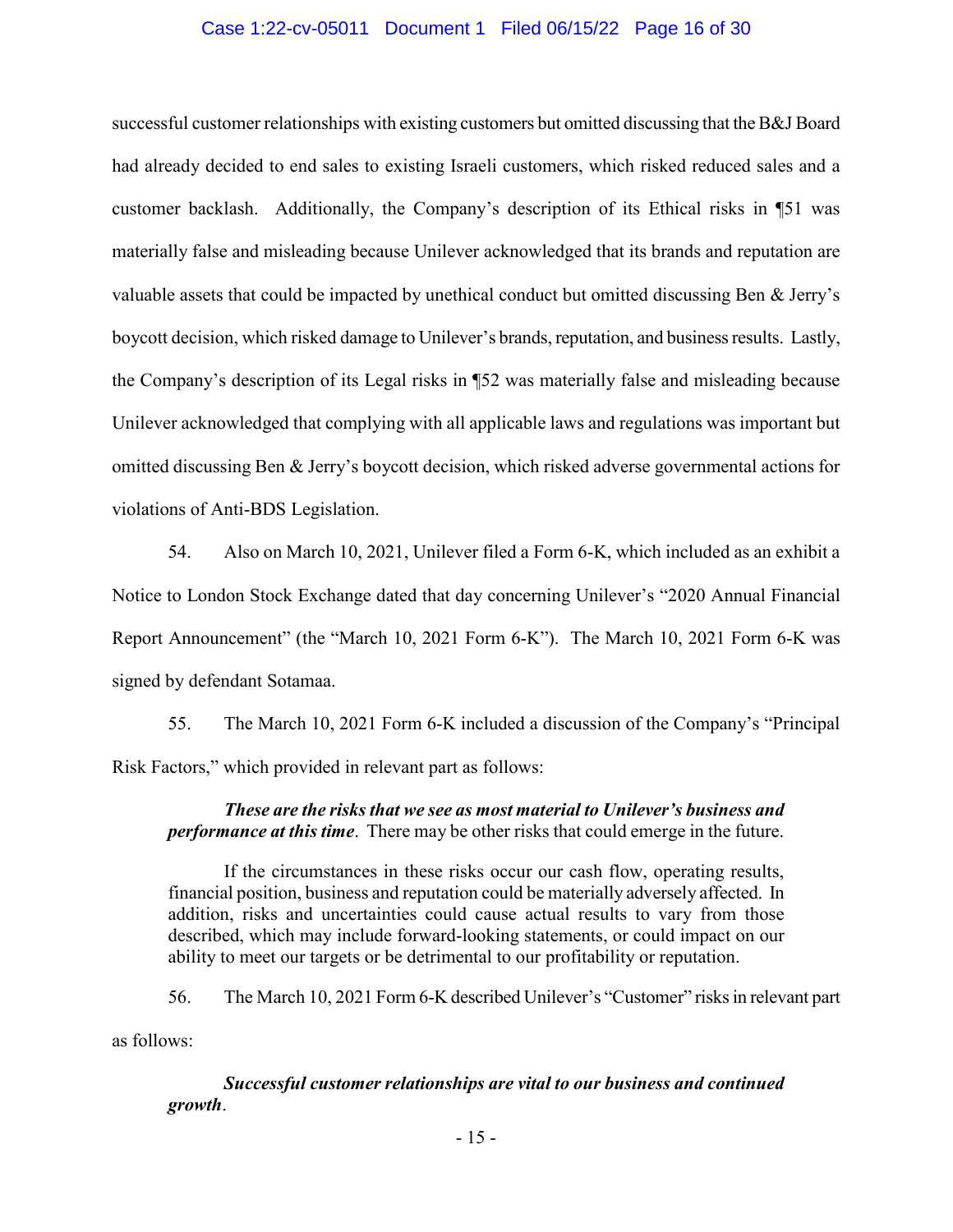*Maintaining strong relationships with our existing customers* and building *relationships* with new customers who have built new technology enabled business models to serve changing shopper habits are necessary to ensure our brands are well presented to our consumers and *available for purchase at all times*.

The strength of our customer relationships also affects our ability to obtain pricing and competitive trade terms. *Failure to maintain strong relationships with customers could negatively impact our terms of business with affected customers and reduce the availability of our products to consumers*.

The Covid-19 pandemic has driven a rapid increase in online shopping which means we need to accelerate development of eCommerce capabilities.

## *Risk change since last year: Increase*

57. The March 10, 2021 Form 6-K described Unilever's "Ethical" risks in relevant part as

follows:

## *Unilever's brands and reputation are valuable assets and the way in which we operate, contribute to society and engage with the world around us is always under scrutiny both internally and externally*.

## *Acting in an ethical manner, consistent with the expectations of customers, consumers and other stakeholders, is essential for the protection of the reputation of Unilever and its brands*.

A key element of our ethical approach to business is to reduce inequality and promote fairness. Our activities touch the lives of millions of people and it is our responsibility to protect their rights and help them live well. The safety of our employees and the people and communities we work with is critical. *Failure to meet these high standards could result in damage to Unilever's corporate reputation and business results*.

## *Risk change since last year: No change*.

58. The March 10, 2021 Form 6-K described Unilever's "Legal" risks in relevant part as

follows:

## *Compliance with laws and regulations is an essential part of Unilever's business operations*.

*Unilever is subject to national and regional laws and regulations* in such diverse areas as product safety, product claims, trademarks, copyright, patents, competition, employee health and safety, data privacy, the environment, corporate governance, listing and disclosure, employment and taxes.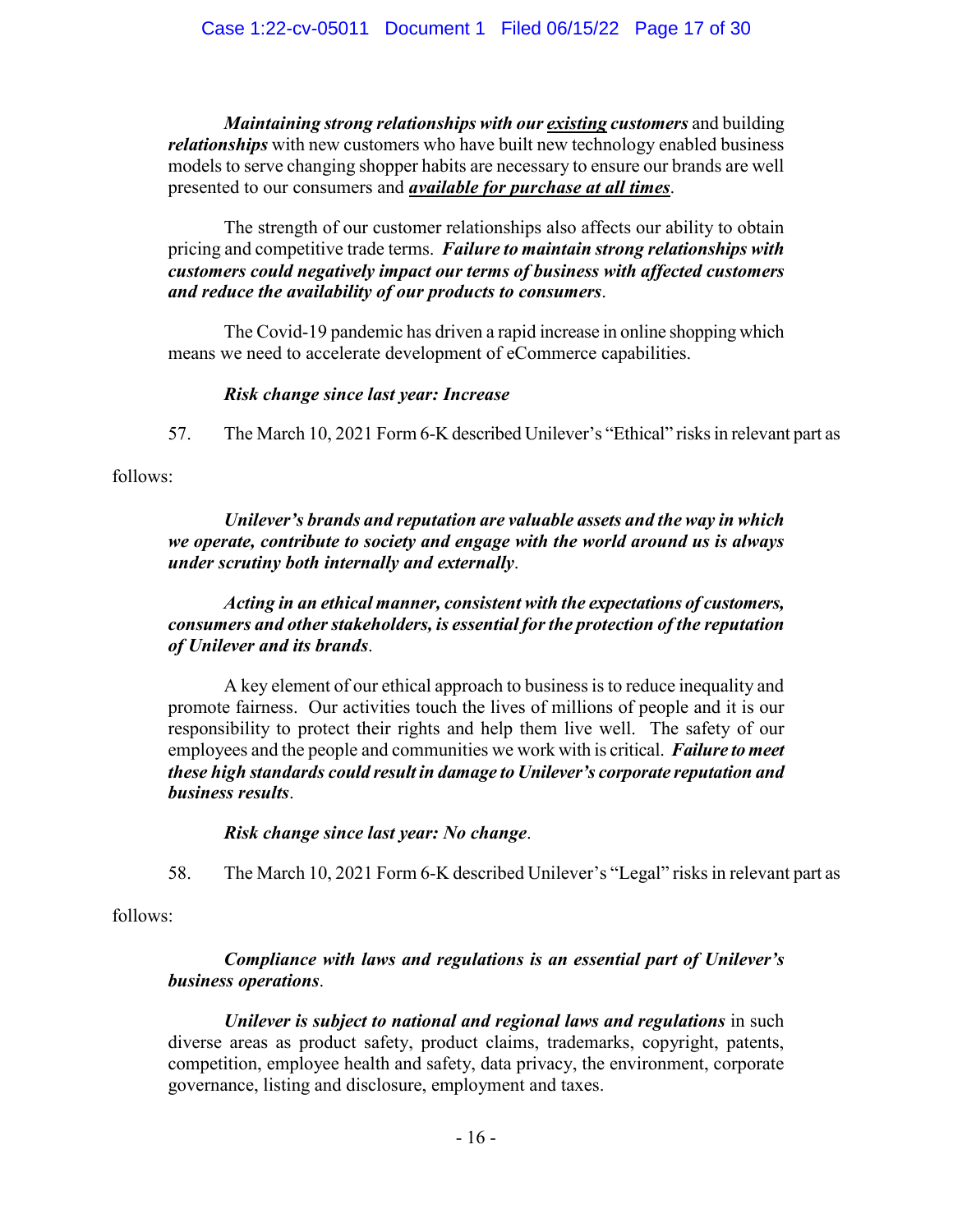*Failure to comply with laws and regulations could expose Unilever to civil and/or criminal actions leading to damages, fines and criminal sanctions against us and/or our employees with possible consequences for our corporate reputation*. Changes to laws and regulations could have a material impact on the cost of doing business.

### *Risk change since last year: No change*

59. The March 10, 2021 Form 6-K was materially false and misleading when made because Unilever's discussion of its Principal Risk Factors and its Customer, Ethical, and Legal risks omitted discussing: (a) that, in July 2020, the B&J Board passed a resolution to end sales of its ice cream in "Occupied Palestinian Territory"; and (b) the risks attendant to the B&J Board's decision. Specifically, the Company's description of its Customer risks in ¶56 was materially false and misleading because Unilever acknowledged the importance of maintaining successful customer relationships with existing customers but omitted discussing that the B&J Board had already decided to end sales to existing Israeli customers, which risked reduced sales and a customer backlash. Additionally, the Company's description of its Ethical risks in ¶57 was materially false and misleading because Unilever acknowledged that its brands and reputation are valuable assets that could be impacted by unethical conduct but omitted discussing Ben & Jerry's boycott decision, which risked damage to Unilever's brands, reputation, and business results. Lastly, the Company's description of its Legal risks in ¶58 was materially false and misleading because Unilever acknowledged that complying with all applicable laws and regulations was important but omitted discussing Ben & Jerry's boycott decision, which risked adverse governmental actions for violations of Anti-BDS Legislation.

60. On April 29, 2021, Unilever filed a Form 6-K, which included as an exhibit a Notice to London Stock Exchange dated that day titled "1st Quarter 2021 Trading Statement" (the "April 29, 2021 Form 6-K"). The April 29, 2021 Form 6-K was signed by defendant Sotamaa and included quotes from defendant Jope.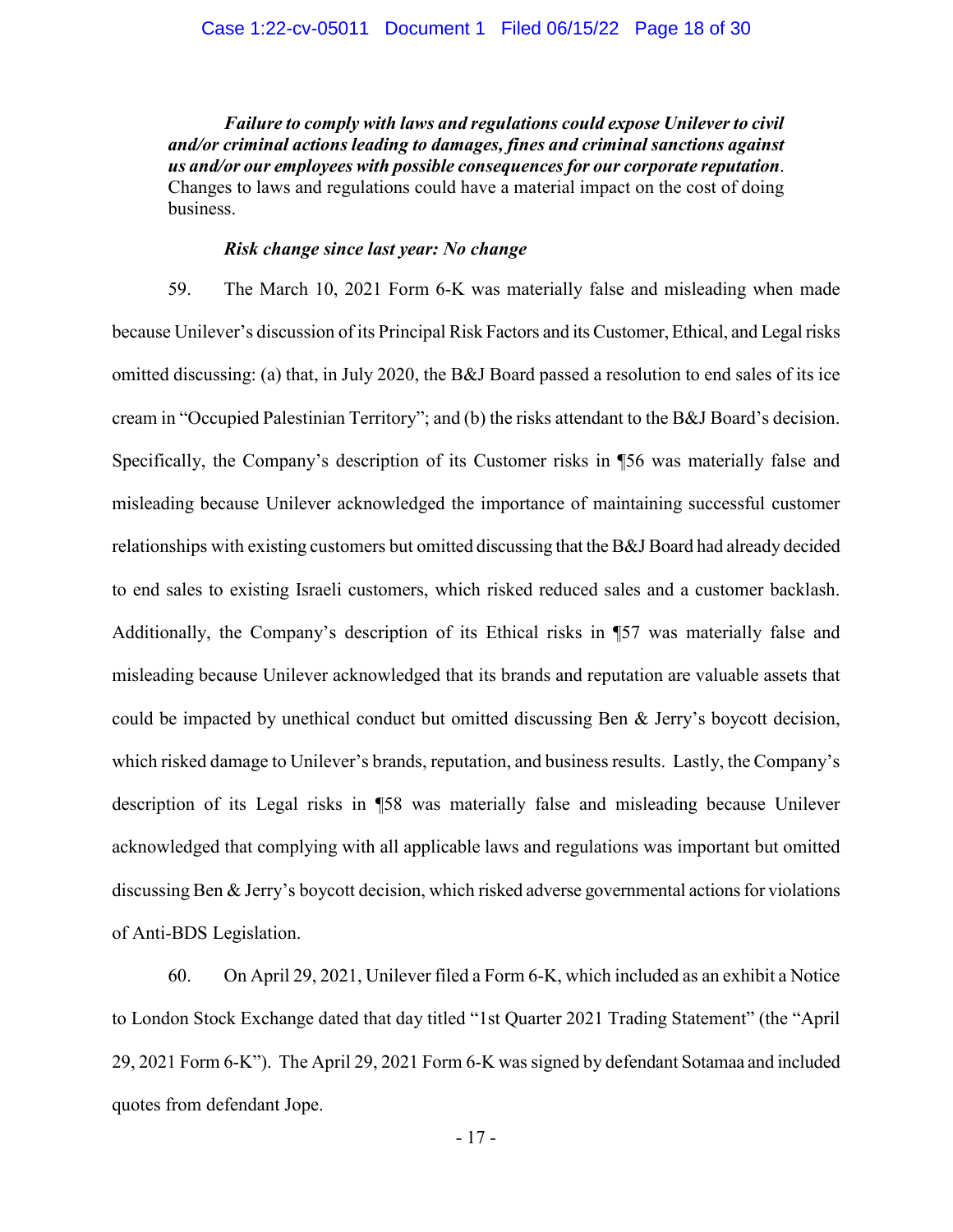61. The "Cautionary Statement" section of the April 29, 2021 Form 6-K stated in relevant

part as follows:

*Among other risks and uncertainties, the material or principal factors which could cause actual results to differ materially are: Unilever's global brands not meeting consumer preferences*; Unilever's ability to innovate and remain competitive; Unilever's investment choices in its portfolio management; the effect of climate change on Unilever's business; Unilever's ability to find sustainable solutions to its plastic packaging; significant changes or deterioration in customer relationships; the recruitment and retention of talented employees; disruptions in our supply chain and distribution; increases or volatility in the cost of raw materials and commodities; the production of safe and high quality products; secure and reliable IT infrastructure; execution of acquisitions, divestitures and business transformation projects; economic, social and political risks and natural disasters; financial risks; failure to meet high and ethical standards; and managing regulatory, tax and legal matters. A number of these risks have increased as a result of the current Covid-19 pandemic. . . .

*Further details of potential risks and uncertainties affecting the Group are described in the Group's filings with* the London Stock Exchange, Euronext Amsterdam and *the US Securities and Exchange Commission, including in the Annual Report on Form 20-F 2020* and the Unilever Annual Report and Accounts 2020 available on our corporate website.

62. Thus, Unilever's April 29, 2021 Form 6-K cited the same risk disclosures contained

in Unilever's 2020 Form 20-F as those listed in ¶¶49-52, which were materially false and misleading for the reasons stated in ¶53.

63. During the morning of July 19, 2021, Unilever and its hand-picked CEO McCarthy finally "operationalized" the B&J Board's resolution to boycott Israel. Ben & Jerry's announced on its website and through its Twitter account that, upon the expiration of the current licensing agreement by which its products had been distributed in Israel for decades, Ben & Jerry's would end sales of its ice cream in "Occupied Palestinian Territory" but Ben & Jerry's would purportedly continue to sell its products in Israel.

64. In response to this news, the price of Unilever ADRs closed down \$0.58 per ADR that day (approximately 1%).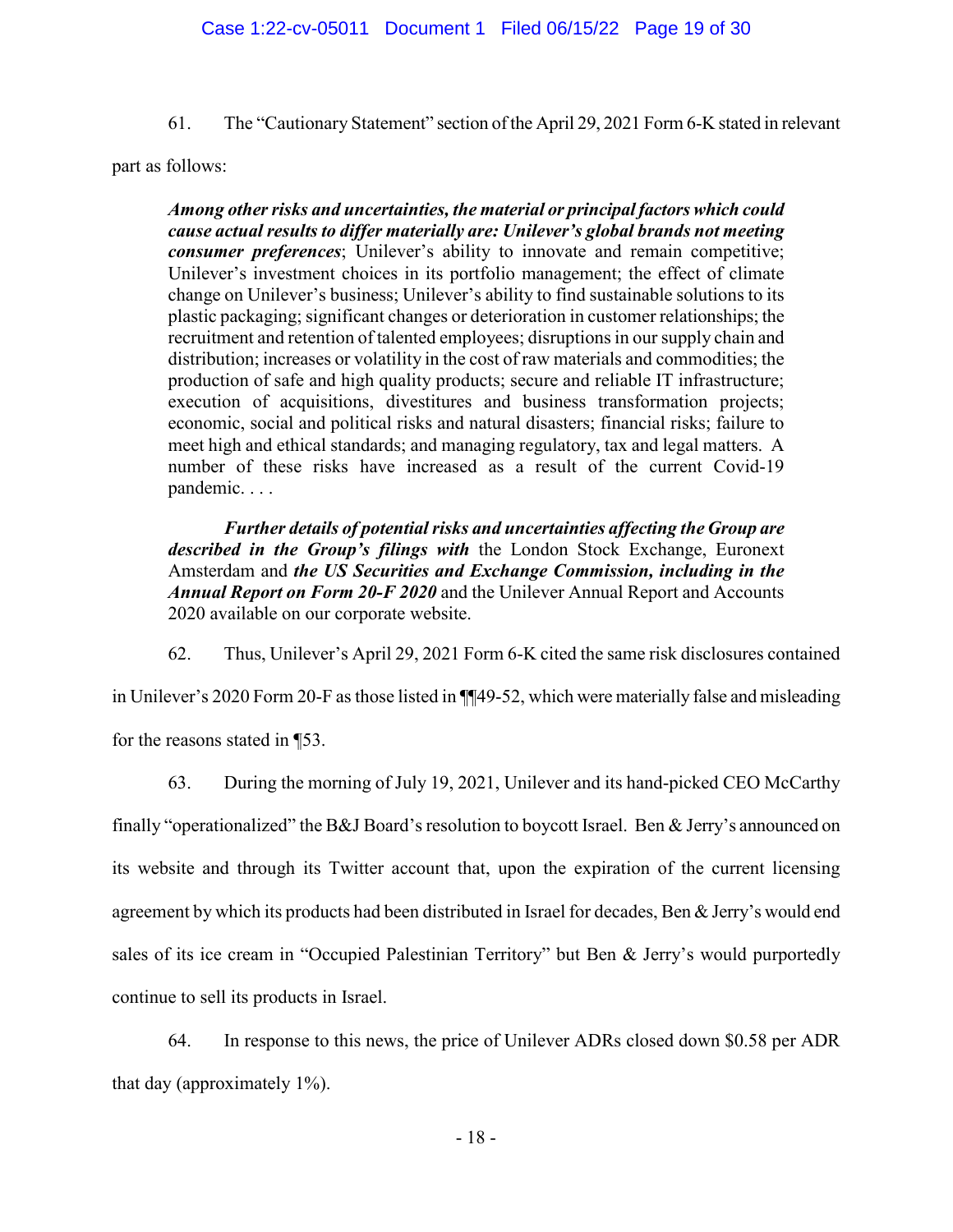### Case 1:22-cv-05011 Document 1 Filed 06/15/22 Page 20 of 30

65. After the move, Israeli Prime Minister Naftali Bennett characterized the action as a "blatantly anti-Israel step" and informed Unilever CEO Jope that Ben & Jerry's decision would have "serious repercussions, legal and otherwise."

66. The repercussions came swiftly. During the morning of July 22, 2021, CNBC reported that the states of Texas and Florida were examining Ben & Jerry's actions in connection with the states' Anti-BDS Legislation. In addition to condemnation of Ben & Jerry's boycott by Texas Governor Greg Abbott, CNBC reported that Texas State Comptroller Glenn Hegar ("Hegar"), who controls billions of dollars in assets for Texas' public pension funds, had already told his office to take action. In a statement to CNBC, Hegar said, "I've directed my staff to determine whether any specific action has been taken by Ben & Jerry's or Unilever would trigger a listing under Chapter 808 of the Texas Government Code," the Anti-BDS Legislation passed by Texas in 2017. Similarly, the state of Florida's CFO Jimmy Patronis, who controls Florida's public pension funds, told CNBC that his office was already discussing the issue. In a letter reportedly sent to Ben & Jerry's CEO, Patronis wrote: "It is my belief that Ben & Jerry's brazen refusal to do business in Israel will result in your placement on the Scrutinized Companies that Boycott Israel List." The letter also stated that Florida would then "be prohibited from investing in Ben & Jerry's or its parent company, Unilever." Being added to the list also meant that Unilever would not be able to enter or renew contracts with the state or any municipality in Florida.

67. In response to this news, the price of Unilever ADRs closed down \$3.19 per ADR that day, approximately 5.4%.

68. Ultimately, the states of New York, New Jersey, Florida, Texas, Illinois, Colorado, and Arizona announced decisions to divest their pension fund investments in Unilever due to violations of their Anti-BDS Legislation.

- 19 -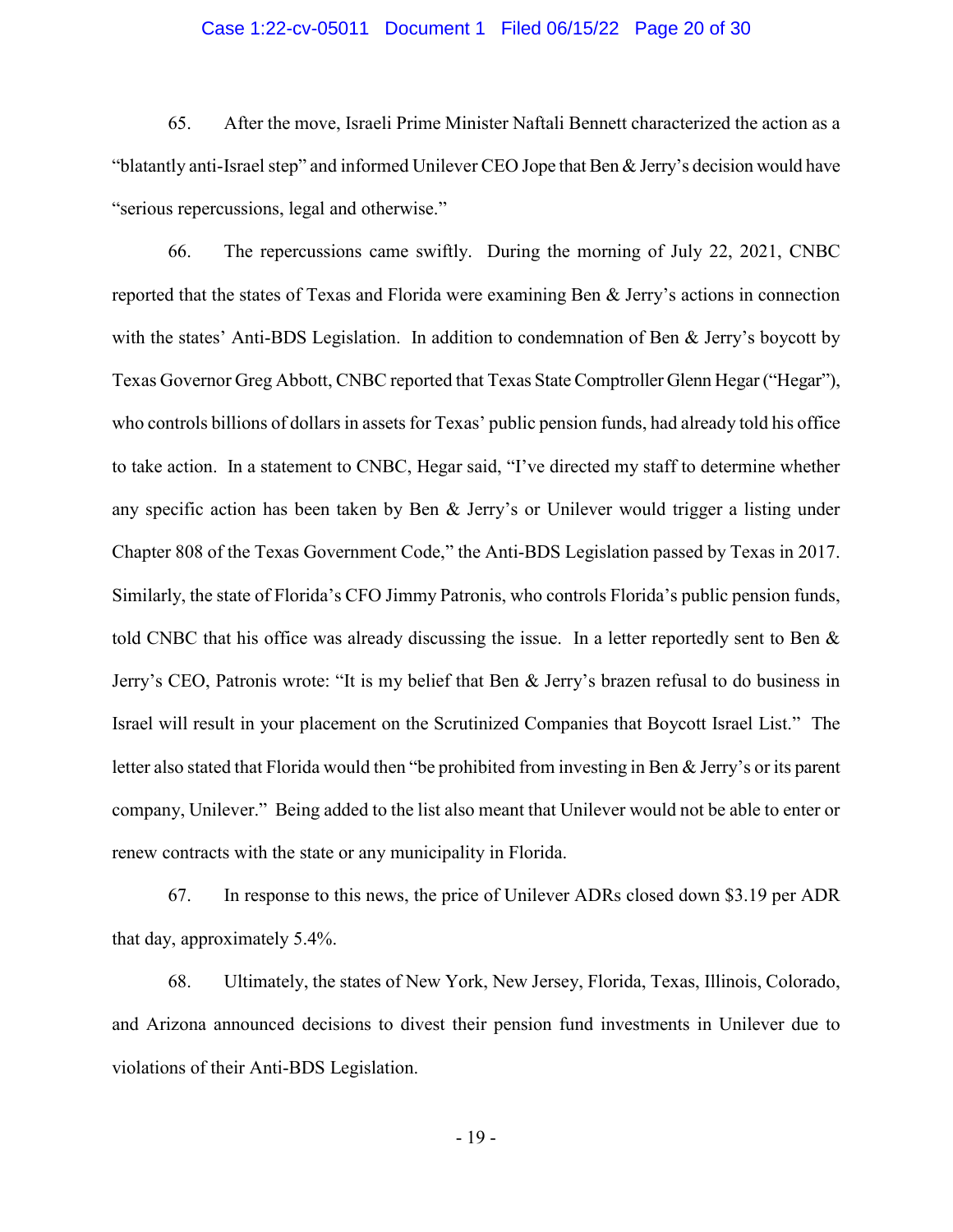### Case 1:22-cv-05011 Document 1 Filed 06/15/22 Page 21 of 30

69. As a result of defendants' wrongful acts and omissions, and the declines in the market value of Unilever ADRs, plaintiff and other Class members (defined below) have suffered significant losses and damages for which they seek redress through this action.

## **ADDITIONAL SCIENTER ALLEGATIONS**

70. Because Ben & Jerry's is a wholly owned subsidiary of Unilever, Unilever had the right to obtain meeting minutes and resolutions of the B&J Board at all times throughout the Class Period. In addition, Unilever was aware of and had access to B&J Board resolutions through Ben & Jerry's CEO and B&J Board member McCarthy, whom Unilever appointed in 2018.

71. Furthermore, the B&J Board's Chair (Mittal) stated that the board had been pushing to release a statement pledging to withdraw Ben & Jerry's products for months, but that senior Unilever executives became heavily involved due to the decision's political sensitivity.

72. Indeed, Unilever's efforts to conceal Ben & Jerry's boycott decision by delaying its announcement and then mischaracterizing the decision when it was announced, *see* ¶¶29-33, further demonstrate defendants' scienter because it confirms that defendants were aware of the negative consequences a truthful announcement would have.

73. Similarly, Unilever has yet to explain how Ben & Jerry's will continue to be sold in Israel "through a different arrangement" given that: (a) businesses in Israel are prevented from discriminating against Israeli citizens based on where they live; and (b) Unilever and Ben & Jerry's are required to sell Ben & Jerry's products in Israel and all its areas pursuant to the terms under which the Israeli Competition Authority originally approved Unilever's merger with Ben & Jerry's. Unilever's continued silence on this issue further corroborates that Unilever's statements were simply a ruse to conceal the risks created by Ben & Jerry's boycott decision.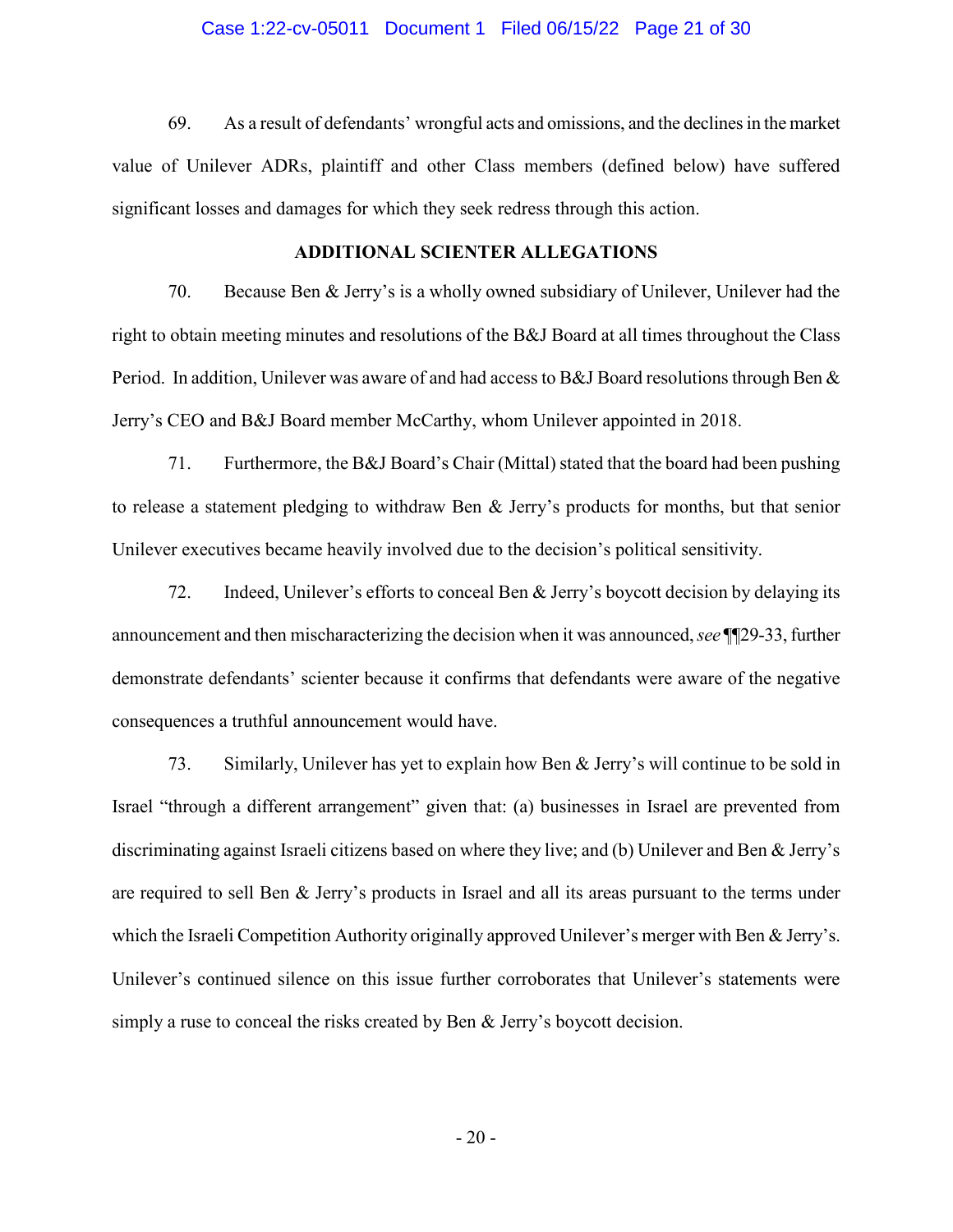### **NO SAFE HARBOR**

74. The "Safe Harbor" warnings accompanying Unilever's reportedly forward-looking statements ("FLS") issued during the Class Period were ineffective to shield those statements from liability. To the extent that projected revenues and earnings were included in the Company's financial reports prepared in accordance with generally accepted accounting principles ("GAAP"), including those filed with the SEC on Form 6-K, they are excluded from the protection of the statutory Safe Harbor. *See* 15 U.S.C. §78u-5(b)(2)(A).

75. Defendants are also liable for any false or misleading FLS pled because, at the time each FLS was made, the speaker knew the FLS was false or misleading, and the FLS was authorized and approved by an executive officer of Unilever who knew the FLS was false. None of the historic or present tense statements made by defendants was an assumption underlying or relating to any plan, projection, or statement of future economic performance, as they were not stated to be such assumptions underlying or relating to any projection or statement of future economic performance when made; nor were any of the projections or forecasts made by defendants expressly related to or stated to be dependent on those historic or present tense statements when made.

## **APPLICABILITY OF PRESUMPTION OF RELIANCE**

76. Plaintiff and the Class are entitled to a presumption of reliance under *Affiliated Ute Citizens v. United States*, 406 U.S. 128 (1972), because the claims asserted herein against defendants are predicated upon omissions of material fact for which there was a duty to disclose.

77. Plaintiff and the Class are also entitled to a presumption of reliance pursuant to *Basic Inc. v. Levinson*, 485 U.S. 224 (1988), and the fraud-on-the-market doctrine because the market for Unilever ADRs was an efficient market at all relevant times by virtue of the following factors, among others: (a) Unilever ADRs met the requirements for listing and were listed and actively traded on the NYSE, a highly efficient market; (b) Unilever regularly communicated with public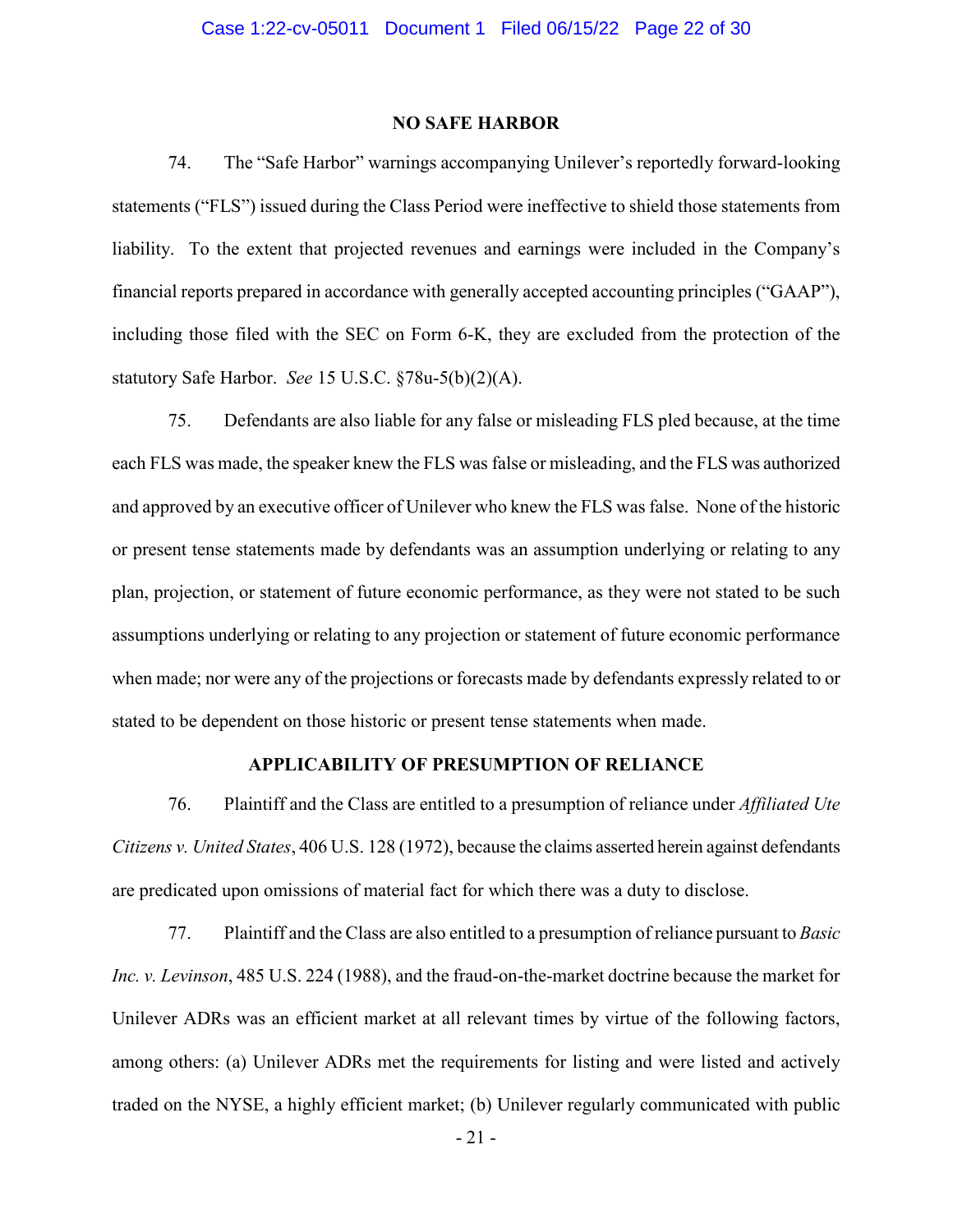### Case 1:22-cv-05011 Document 1 Filed 06/15/22 Page 23 of 30

investors via established market communication mechanisms, including the regular dissemination of press releases on the national circuits of major newswire services and other wide-ranging public disclosures, such as communications with the financial press and other similar reporting services; and (c) Unilever was followed by a number of securities analysts employed by major brokerage firms who wrote reports that were distributed to the sales force and certain customers of their respective brokerage firms. These reports were publicly available and entered the public marketplace.

78. As a result of the foregoing, the market for Unilever ADRs promptly incorporated current information regarding the Company from publicly available sources and reflected such information in the prices of the ADRs. Under these circumstances, all those who transacted in Unilever ADRs during the Class Period suffered similar injury through their transactions in Unilever ADRs at artificially inflated prices, and a presumption of reliance applies.

79. Without knowledge of the misrepresented or omitted material facts, plaintiff and other Class members purchased or acquired Unilever ADRs between the time defendants misrepresented and failed to disclose material facts and the time the facts were disclosed. Accordingly, plaintiff and other Class members relied, and are entitled to have relied, upon the integrity of the market prices for Unilever ADRs and are entitled to a presumption of reliance on defendants' materially false and misleading statements and omissions during the Class Period.

### **LOSS CAUSATION/ECONOMIC LOSS**

80. During the Class Period, as detailed herein, defendants made false and misleading statements and engaged in a scheme to deceive the market and a course of conduct that artificially inflated the price of Unilever ADRs by misrepresenting the value of the Company's business and prospects by concealing the resolution by the B&J Board as well as the risks attendant thereto. As defendants' misrepresentations and fraudulent conduct became apparent to the market, the price of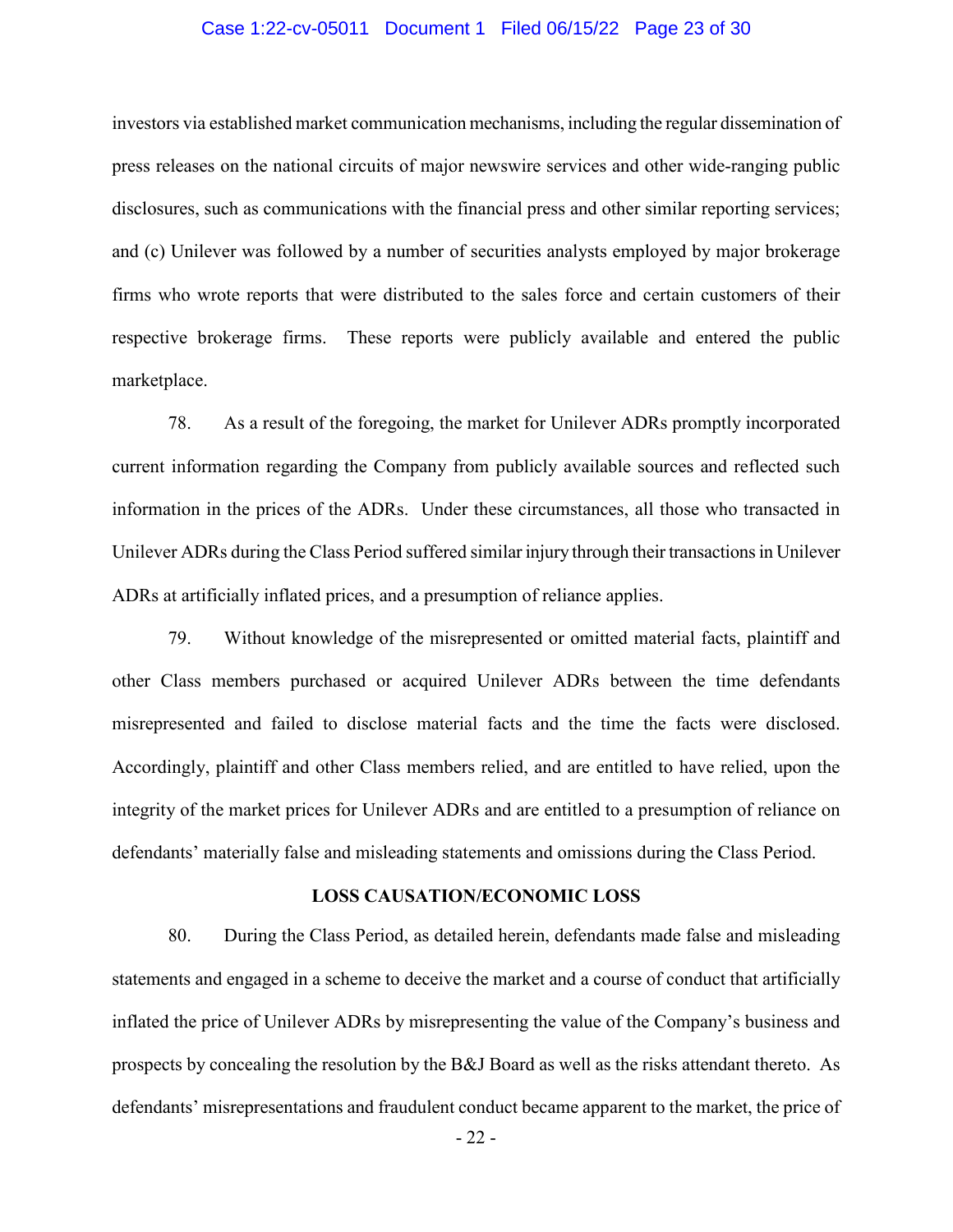#### Case 1:22-cv-05011 Document 1 Filed 06/15/22 Page 24 of 30

the Company's ADRs fell precipitously as the prior artificial inflation came out of the ADRs' price. As a result of their purchases of Unilever ADRs during the Class Period, plaintiff and other members of the Class suffered economic loss, *i.e.*, damages, under the federal securities laws.

81. The market for Unilever ADRs was open, well developed, and efficient at all relevant times. Throughout the Class Period, Unilever ADRs traded at artificially inflated prices as a direct result of defendants' materially misleading statements and omissions of material fact, which were widely disseminated to the securities market, investment analysts, and the investing public. Plaintiff and other members of the Class (defined below) purchased or otherwise acquired Unilever ADRs, relying upon the integrity of the market price for Unilever ADRs and market information relating to Unilever, and they have been damaged thereby.

## **CLASS ACTION ALLEGATIONS**

82. Plaintiff brings this action as a class action pursuant to Rule  $23(a)$  and (b)(3) of the Federal Rules of Civil Procedure on behalf of a Class consisting of all purchasers of Unilever ADRs during the Class Period. Excluded from the Class are defendants and members of their immediate families; the officers and directors of the Company at all relevant times and members of their immediate families; the legal representatives, heirs, successors, or assigns of any of the foregoing; and any entity in which defendants have or had a controlling interest.

83. The members of the Class are so numerous that joinder of all members is impracticable. Throughout the Class Period, Unilever ADRs were actively traded on the NYSE. While the exact number of Class members is unknown to plaintiff at this time and can only be ascertained through appropriate discovery, plaintiff believes there are thousands of members in the proposed Class. Record owners and other members of the Class may be identified from records maintained by Unilever or its transfer agent and may be notified of the pendency of this action by mail, using the form of notice similar to that customarily used in securities class actions.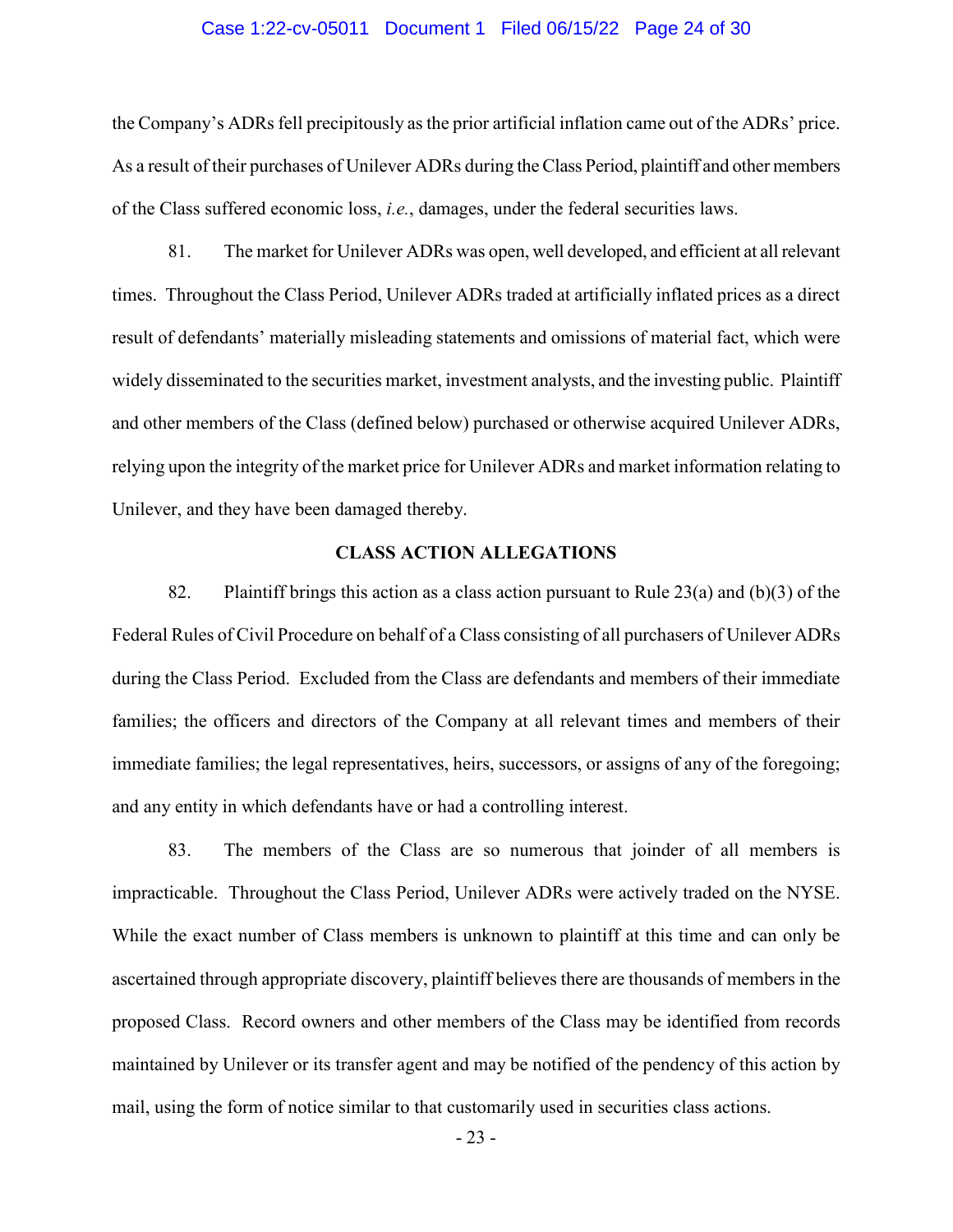### Case 1:22-cv-05011 Document 1 Filed 06/15/22 Page 25 of 30

84. Plaintiff's claims are typical of the claims of the members of the Class as all members of the Class are similarly affected by defendants' wrongful conduct in violation of federal law that is complained of herein.

85. Plaintiff will fairly and adequately protect the interests of the members of the Class and has retained counsel competent and experienced in class and securities litigation.

86. Common questions of law and fact exist as to all members of the Class and predominate over any questions solely affecting individual members of the Class. Among the questions of law and fact common to the Class are: (a) whether the Exchange Act was violated by defendants as alleged herein; (b) whether statements made by defendants misrepresented material facts about the business, operations, and management of Unilever; and (c) to what extent the members of the Class have sustained damages and the proper measure of damages.

87. A class action is superior to all other available methods for the fair and efficient adjudication of this controversy since joinder of all members is impracticable. Furthermore, as the damages suffered by individual Class members may be relatively small, the expense and burden of individual litigation make it impossible for members of the Class to individually redress the wrongs done to them. There will be no difficulty in the management of this action as a class action.

#### **COUNT I**

### **For Violation of §10(b) of the Exchange Act and Rule 10b-5 Against All Defendants**

88. Plaintiff incorporates all of the preceding paragraphs by reference.

89. During the Class Period, defendants disseminated or approved the false statements specified above, which they knew were or deliberately disregarded as misleading in that they contained misrepresentations and failed to disclose material facts necessary in order to make the statements made, in light of the circumstances under which they were made, not misleading.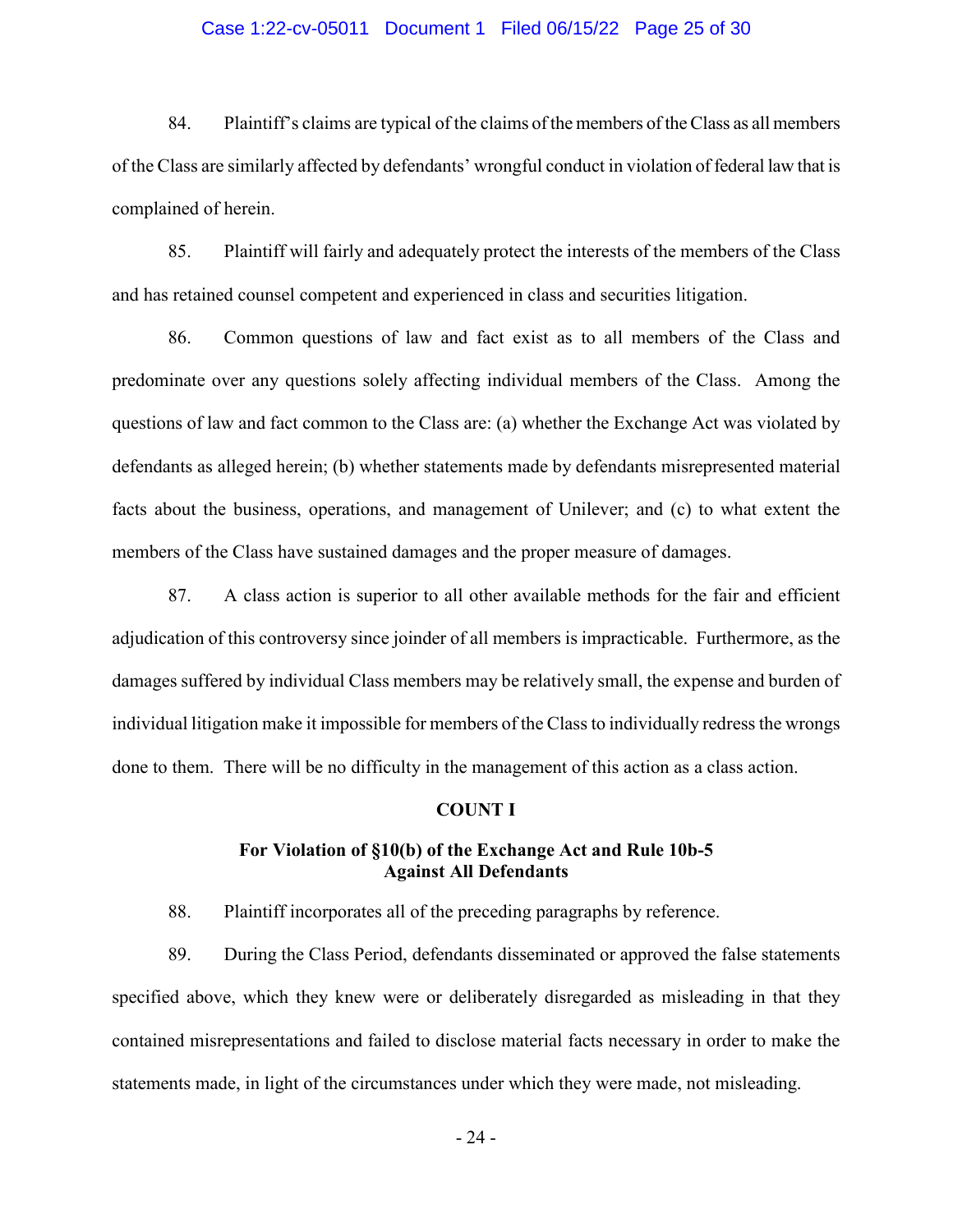### Case 1:22-cv-05011 Document 1 Filed 06/15/22 Page 26 of 30

90. Defendants violated §10(b) of the Exchange Act and Rule 10b-5 in that they: (a) employed devices, schemes, and artifices to defraud; (b) made untrue statements of material facts or omitted to state material facts necessary in order to make the statements made, in light of the circumstances under which they were made, not misleading; or (c) engaged in acts, practices, and a course of business that operated as a fraud or deceit upon plaintiff and others similarly situated in connection with their purchases of Unilever ADRs during the Class Period.

91. Plaintiff and the Class have suffered damages in that, in reliance on the integrity of the market, they paid artificially inflated prices for Unilever ADRs. Plaintiff and the Class would not have purchased Unilever ADRs at the prices they paid, or at all, if they had been aware that the market prices had been artificially and falsely inflated by defendants' misleading statements.

#### **COUNT II**

## **For Violation of §20(a) of the Exchange Act Against All Defendants**

92. Plaintiff incorporates all of the preceding paragraphs by reference.

93. The Individual Defendants acted as controlling persons of Unilever within the meaning of §20(a) of the Exchange Act. By reason of their positions with the Company, the Individual Defendants had the power and authority to cause Unilever to engage in the wrongful conduct complained of herein. Unilever controlled the Individual Defendants and all of its employees. By reason of such conduct, defendants are liable pursuant to  $\S20(a)$  of the Exchange Act.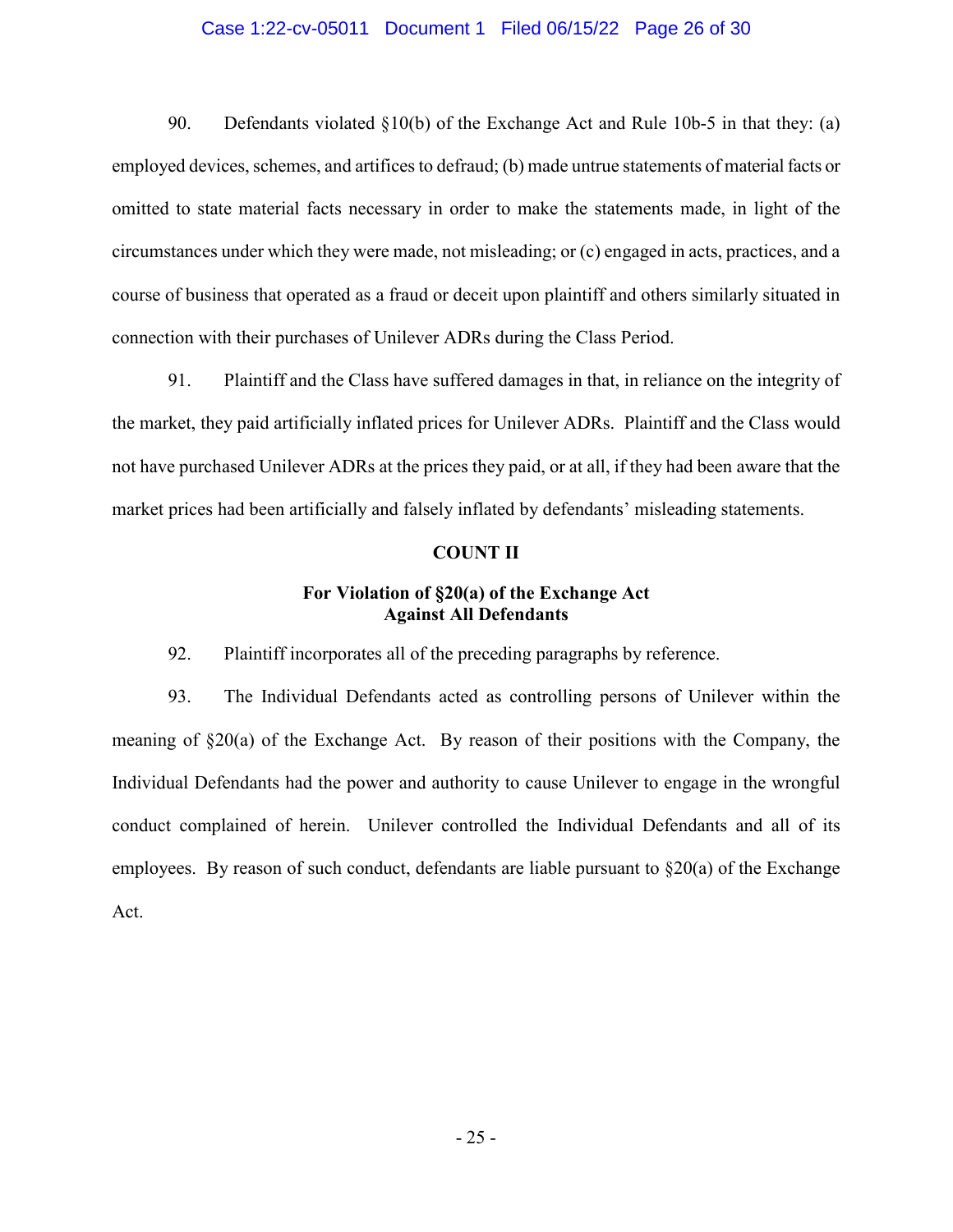## **PRAYER FOR RELIEF**

WHEREFORE, plaintiff prays for judgment as follows:

A. Determining that this action is a proper class action, designating plaintiff as Lead Plaintiff and as Class representative under Rule 23 of the Federal Rules of Civil Procedure and plaintiff's counsel as Lead Counsel;

B. Awarding compensatory damages in favor of plaintiff and the other members of the Class against all defendants, jointly and severally, for all damages sustained as a result of defendants' wrongdoing, in an amount to be proven at trial, including interest thereon;

C. Awarding plaintiff and the Class their reasonable costs and expenses incurred in this action, including attorneys' fees; and

D. Awarding such equitable and injunctive or other relief as the Court may deem just and proper.

## **JURY DEMAND**

Plaintiff hereby demands a trial by jury.

DATED: June 15, 2022 ROBBINS GELLER RUDMAN & DOWD LLP SAMUEL H. RUDMAN

> *s/ Samuel H. Rudman* SAMUEL H. RUDMAN

58 South Service Road, Suite 200 Melville, NY 11747 Telephone: 631/367-7100 631/367-1173 (fax) srudman@rgrdlaw.com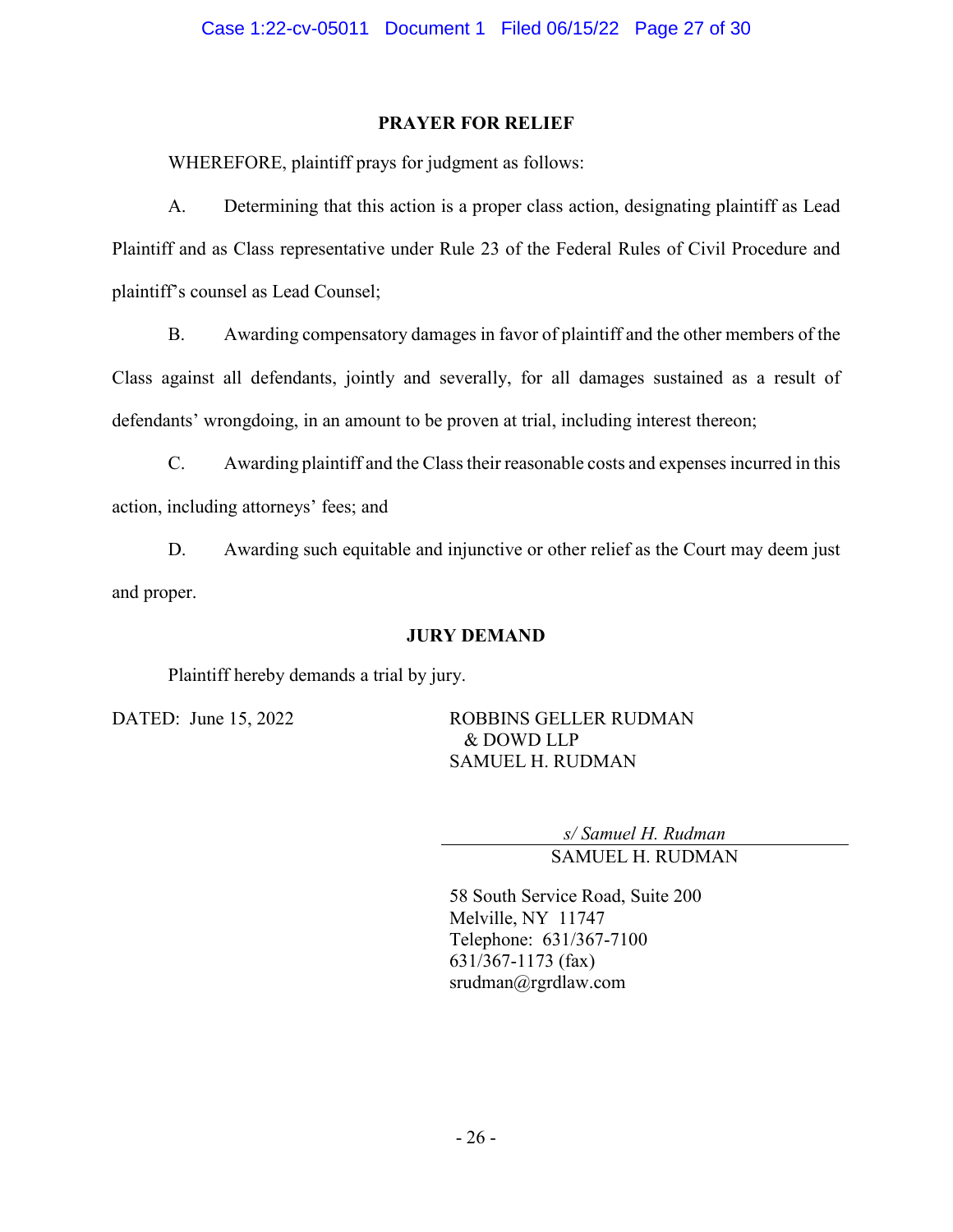ROBBINS GELLER RUDMAN & DOWD LLP RICHARD W. GONNELLO 420 Lexington Avenue, Suite 1832 New York, NY 10170 Telephone: 212/432-5100 rgonnello@rgrdlaw.com

VANOVERBEKE, MICHAUD & TIMMONY, P.C. THOMAS C. MICHAUD 79 Alfred Street Detroit, MI 48201 Telephone: 313/578-1200 313/578-1201 (fax) tmichaud@vmtlaw.com

Attorneys for Plaintiff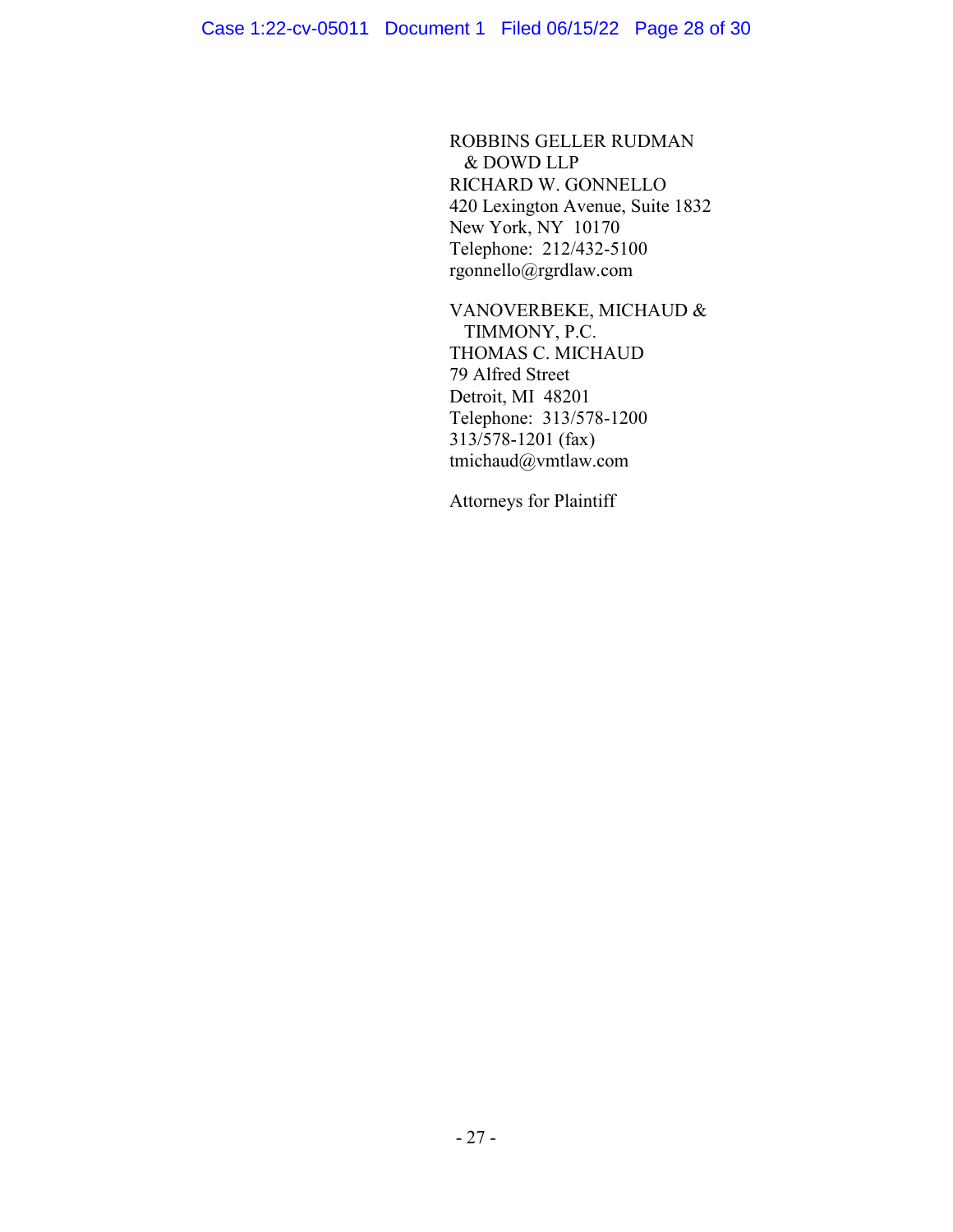## Case 1:22-cv-05011 Document 1 Filed 06/15/22 Page 29 of 30

# CERTIFICATION OF NAMED PLAINTIFF PURSUANT TO FEDERAL SECURITIES LAWS

City of St. Clair Shores Police and Fire Retirement System ("Plaintiff") declares:

1. Plaintiff has reviewed a complaint and authorized its filing.

2. Plaintiff did not acquire the security that is the subject of this action at the direction of plaintiff's counsel or in order to participate in this private action or any other litigation under the federal securities laws.

3. Plaintiff is willing to serve as a representative party on behalf of the class, including providing testimony at deposition and trial, if necessary.

4. Plaintiff has made the following transaction(s) during the Class Period in the securities that are the subject of this action: *See* attached Schedule A.

5. Plaintiff has not sought to serve or served as a representative party in a class action that was filed under the federal securities laws within the three-year period prior to the date of this Certification except as detailed below:

*City of St. Clair Shores Police and Fire Retirement System v. Credit Suisse Group AG,* No. 1:21-cv-03385 (S.D.N.Y.)

6. Plaintiff will not accept any payment for serving as a representative party on behalf of the class beyond the Plaintiff's pro rata share of any recovery, except such reasonable costs and expenses (including lost wages) directly relating to the representation of the class as ordered or approved by the court.

I declare under penalty of perjury that the foregoing is true and correct. Executed this  $\frac{13}{2}$  day of June, 2022.

> City of St. Clair Shores Police and Fire Retirement System

By:

/amrHabld/

James Haddad, Chairman